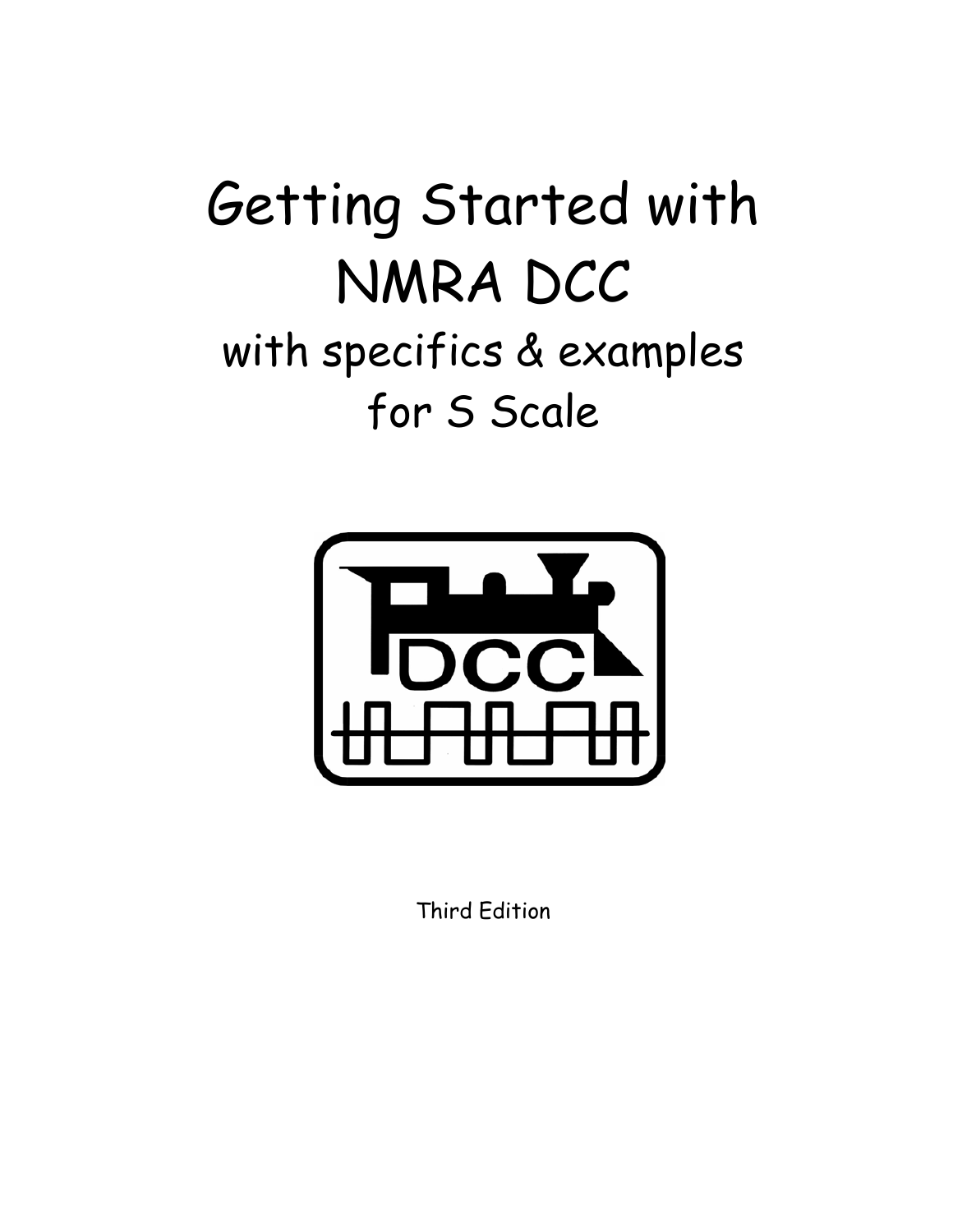#### **Getting Started with NMRA DCC**

Copyright 1998, 1999, 2001, 2002 by Charles Michael Greene, Jr. All rights reserved. Printed in the United States of America. Except as permitted under United States Copyright law, or under the provision immediately below, no part of this publication may be reproduced or distributed in any form or by any means, or stored in a data base retrieval system or on any intranet/Internet worldwide web site without prior written permission of the copyright holder.

All trademarks, service marks and registered trademarks are the property of their respective owners/companies.

Third Edition Revision B – February 2002

Special Provision for No-Fee Paper Reproduction

The copyright holder specifically grants permission in advance for the reproduction of this document in paper form for distribution under the following terms and conditions:

- The entire document must be reproduced and distributed in its original form under terms of this provision. Reproduction and distribution of less than the entire document is specifically not permitted. Reproduction and distribution must be in the original form; alternative forms and/or formats are not permitted.
- The reproducer and/or distributor is not permitted to collect any fee for copies of this document produced under these provisions, except that an up to \$5.00 (US Dollars, or equivalent in local currency) fee may be collected to help defray the cost of reproduction. Under no circumstances may a fee of greater than \$5.00 be collected without prior written permission of the copyright holder.

The copyright holder requests that any reproduction or distribution of this document that does not conform to these provisions be reported immediately to the copyright holder.

The copyright holder may be contacted at:

Michael Greene 167 Westford St. Dunstable, MA 01827-2405 USA

Electronic mail: mgreene@cedarlane.com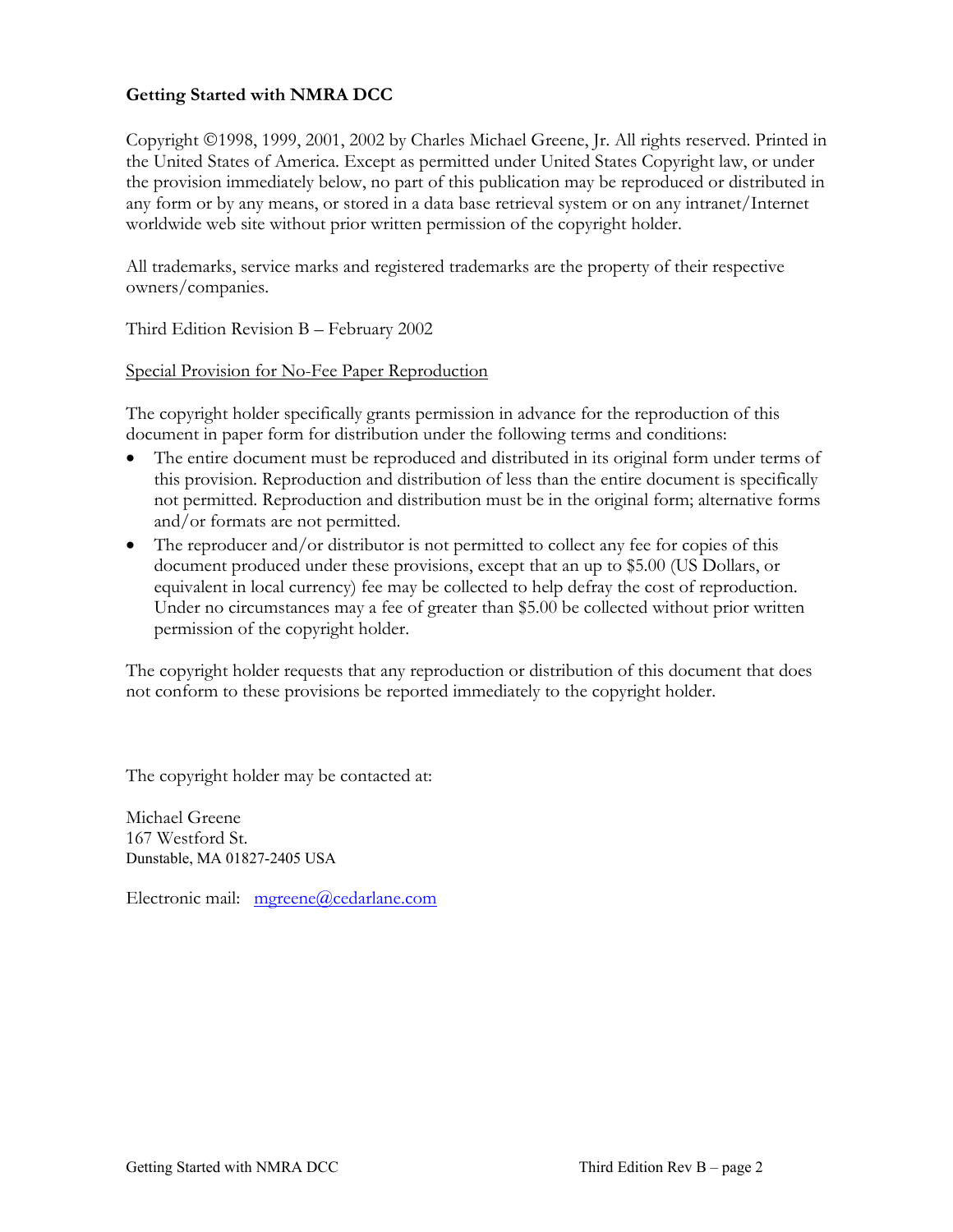### **Introduction to Third Edition**

The Third Edition comes fast on the heels of the release of the Second Edition. We had not planned for such a fast update cycle but there were a number of corrections to the Second Edition, as well as new material we wanted to bring into the guide. We hope you find it useful. So it's being released in time for the Fall "S" Get Together hosted by the Central Jersey "S" Scalers in September 2001.

### **Introduction to Second Edition**

Since this guide was originally written in 1998, and updated in 1999, there have continued to be a number of changes in the DCC world. The major change is that more manufacturers have entered the DCC market with more products. In addition the number of locomotive manufacturers that are producing DCC ready locomotives has substantially increased. In the addition the US market has seen the delivery of the first locomotive from a US manufacturer that is factory equipped and ready to run on either DC or DCC layouts (Atlas, HO scale). More recently the market has seen the first US manufacturer announcement of a locomotive that is factory equipped with DCC and integrated sound and light control (S Helper Service, S scale).

As a result we have updated this guide to more accurately reflect the current state of the market. As with any printed document, once it is in print, it will soon be out of date. But a larger portion of the content is not time sensitive. And we hope that with the many reference and pointers to other sources of information provided herein that the reader will be able to enhance their model railroad experience with DCC. We're releasing this edition at the NASG National Convention 2001 in Scranton, PA.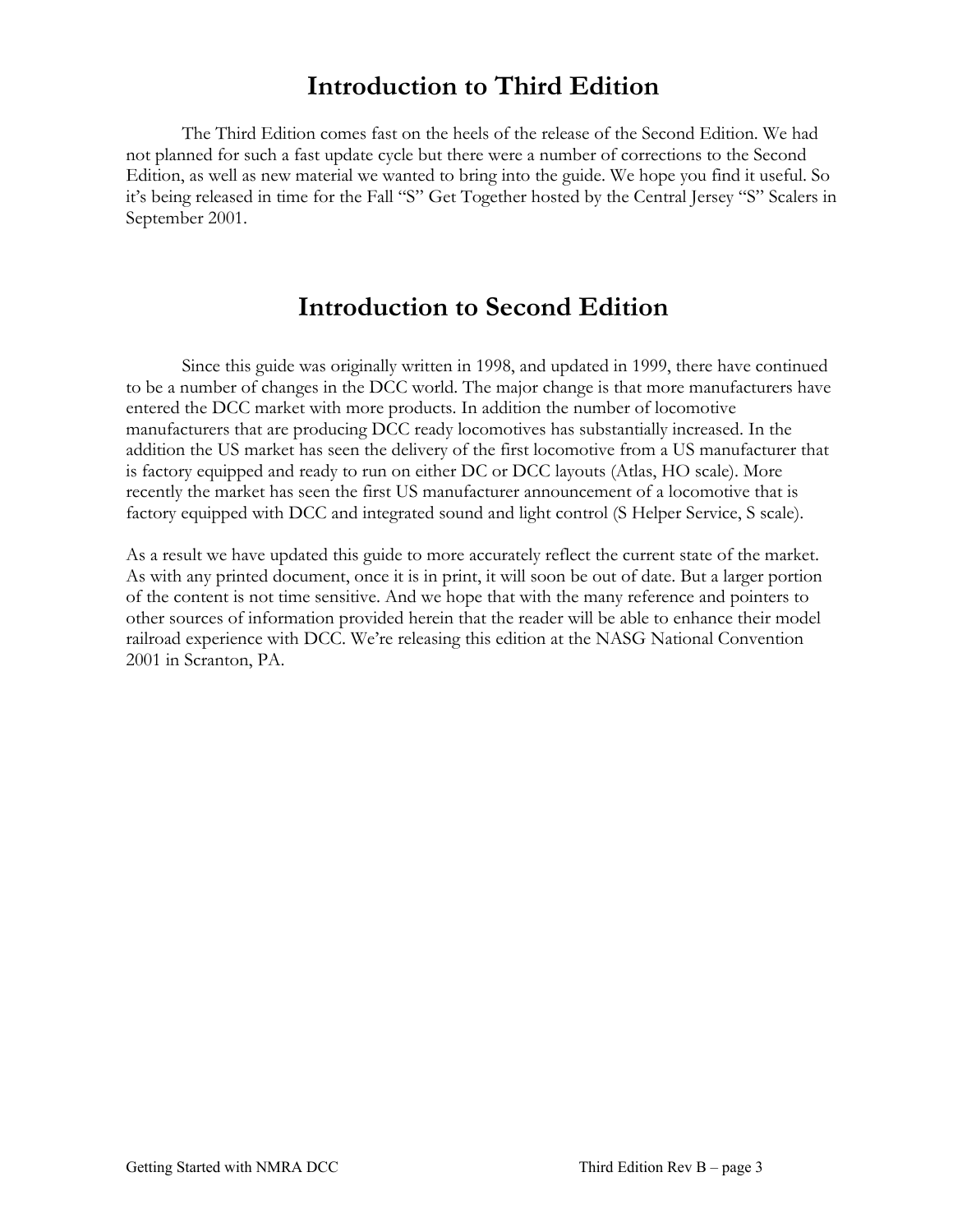### **Introduction to First Edition**

This guide was developed as a handout for the 1998 National Association of S Gaugers (NASG) convention held in Worcester, MA. It's designed to provide some basic information for anyone considering installing a Digital Command Control (DCC) system based on Standards and Recommended Practices of the National Model Railroad Association (NMRA). In addition it has a special focus on issues of interest to those modeling in S scale of any type including American Flyer, hi-rail and scale wheels. Much of the information contained herein will apply equally or with minor adjustments to other modeling scales.

 This guide is NOT designed as a comprehensive treatment of NMRA DCC. Specifically it does not include highly detailed technical information on the NMRA DCC Standards & Recommended Practices nor does it include extensive historical information on the development of NMRA DCC or any other command control environment. Also the guide is not meant to be an extensive treatment or review of all NMRA DCC compatible products available on the market. The NMRA DCC market is developing fairly rapidly, and attempts to be all-inclusive would make the guide out of date when initially printed. Products are generally cited in the guide to provide examples of commercially available solutions to specific needs, and any mention in the guide does not necessarily represent a product endorsement. Other sources for these types of information are included in the guide.

Model railroaders interested in the application of NMRA DCC developed this guide. It was developed specifically as a handout for attendees of the 1998 NASG convention. It is a copyrighted work, and as such may be reproduced only in accordance with the details provided on the copyright page, and in accordance with US and international copyright laws.

In a document such as this one, it is very difficult to acknowledge all of the contributors. The reason for this is very simple – NMRA DCC has been developed and extended by a large number of modelers and manufacturers throughout the world working together. Obviously key contributors to the content of this document include Bill Clark, Helen Lenart, Tom Robichaud, and Michael Greene – the clinicians presenting this topic at the 1998 NASG National Convention. The authors have also attempted to sift through a wealth of additional information, tips, examples, ideas, etc. in the preparation of this document. As such many others – modelers and manufacturers alike, have provided examples, ideas and tips provided in this guide.

Many, many individuals and companies have contributed to the success of NMRA DCC. Recognizing all of them is simply not possible. However, the authors would specifically like to acknowledge two individuals without whom NMRA DCC would not have been possible -- Stan Ames for his ideas, leadership, and energy in shepherding NMRA DCC from concept to reality, and Rutger Friberg, for both his ideas and energy given to the NMRA DCC effort as well as his focus on involving a new generation in the hobby of model railroading.

One of the most important characteristics of NMRA DCC has been the combined worldwide efforts of modelers and manufacturers in producing an environment that is built on a series of agreed upon Standards & Recommended Practices that: 1) can be manufactured cost effectively, 2) provides space for individual creativity, and 3) will support extensions as future needs require. Add to this the willingness of users to share ideas, the significant efforts of commercial manufacturers, the efforts of the NMRA, MOROP, and others in standards maintenance and conformance & inspection programs, and you have today's NMRA DCC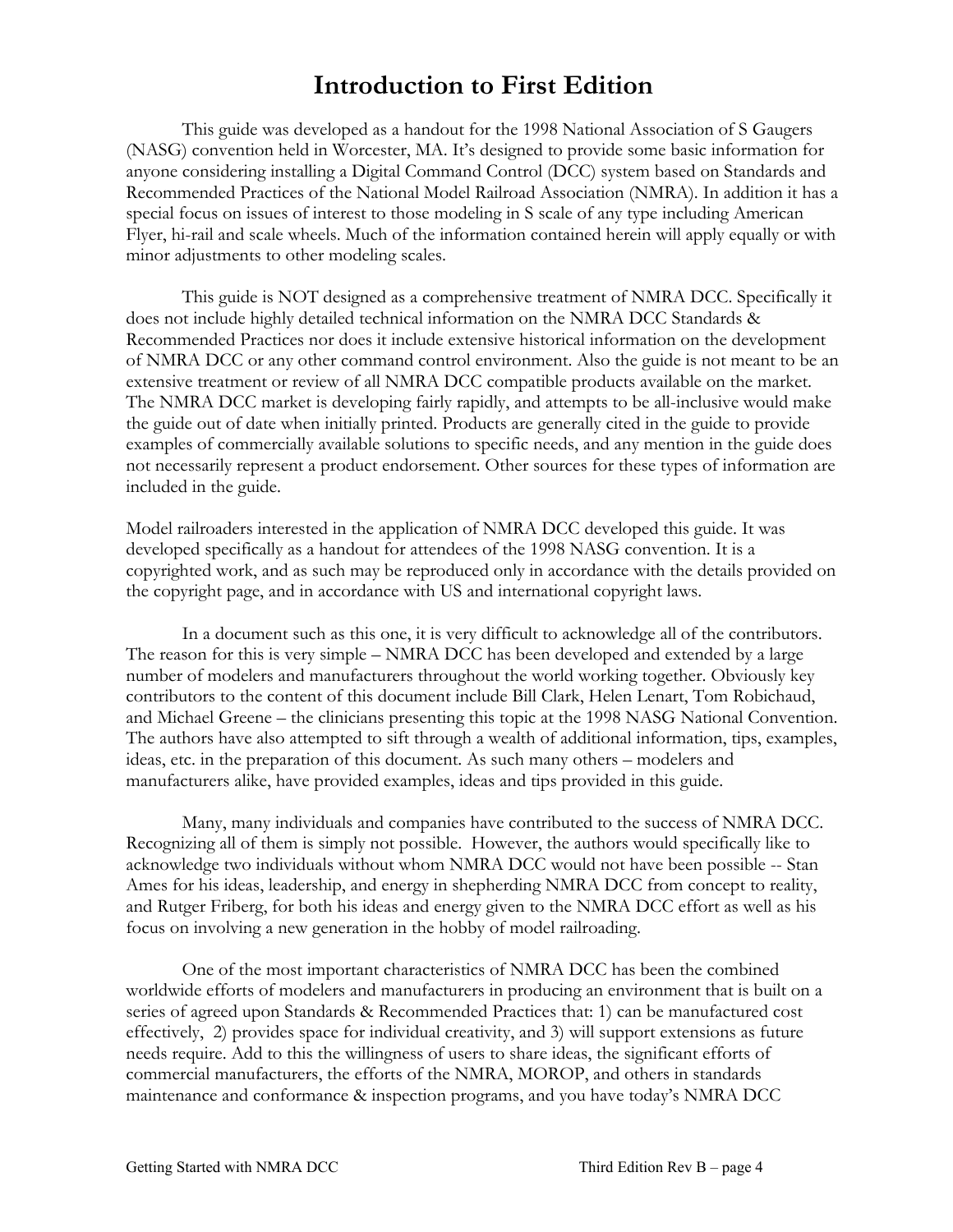environment. Finally the authors submit that model railroaders are only beginning to see the impact of NMRA DCC on the hobby – there is still much more to come in the future.

While the authors have attempted to insure the accuracy of all information provided, we must specifically note that your use of the information provided is at your own individual risk, and the authors do not provide any specific or implied warranties. Most of the information included comes from the authors' actual experiences, but additional information provided by others has been included.

If you wish to contact the authors of this document, please use the contact information provided on the copyright page.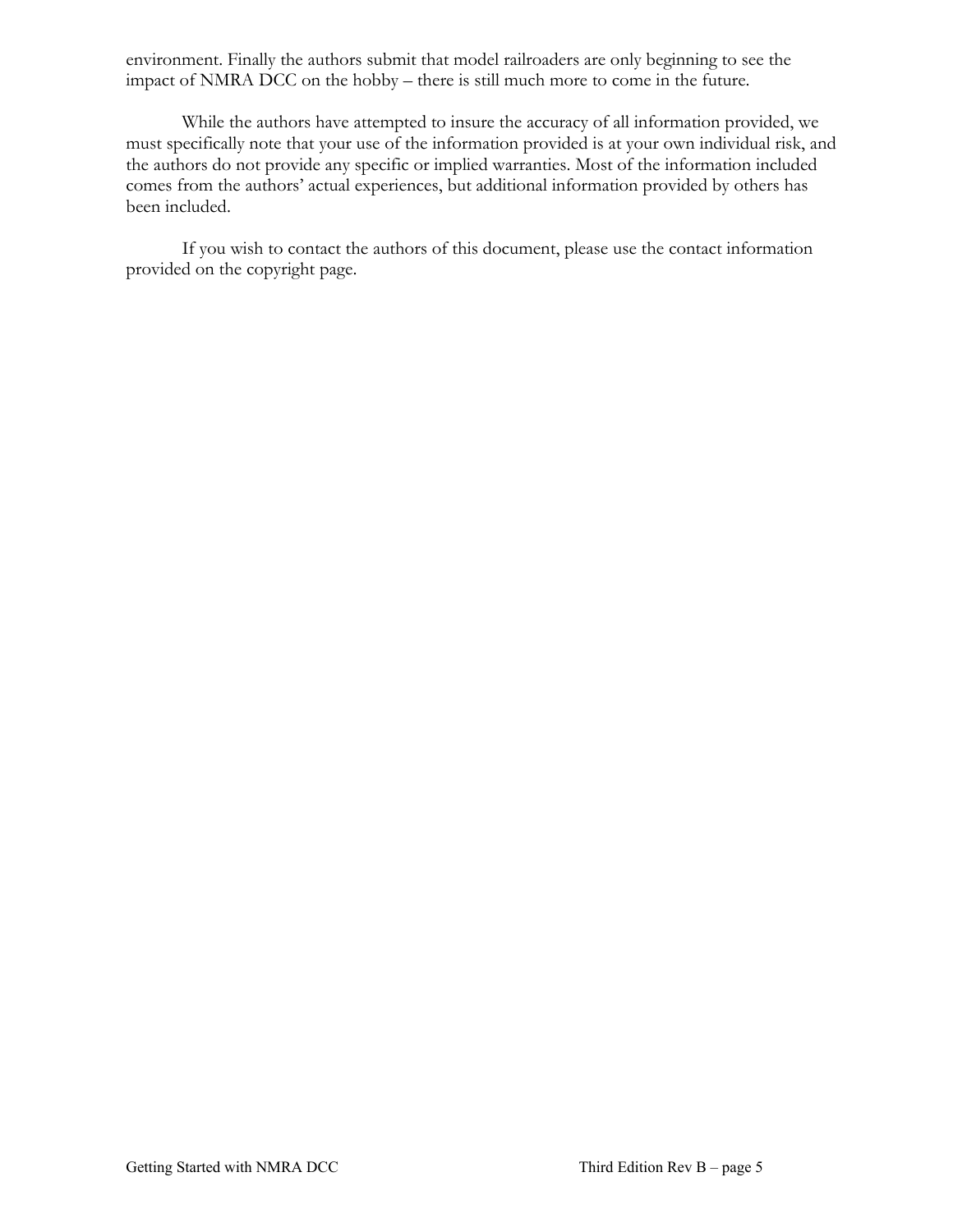# **Table of Contents**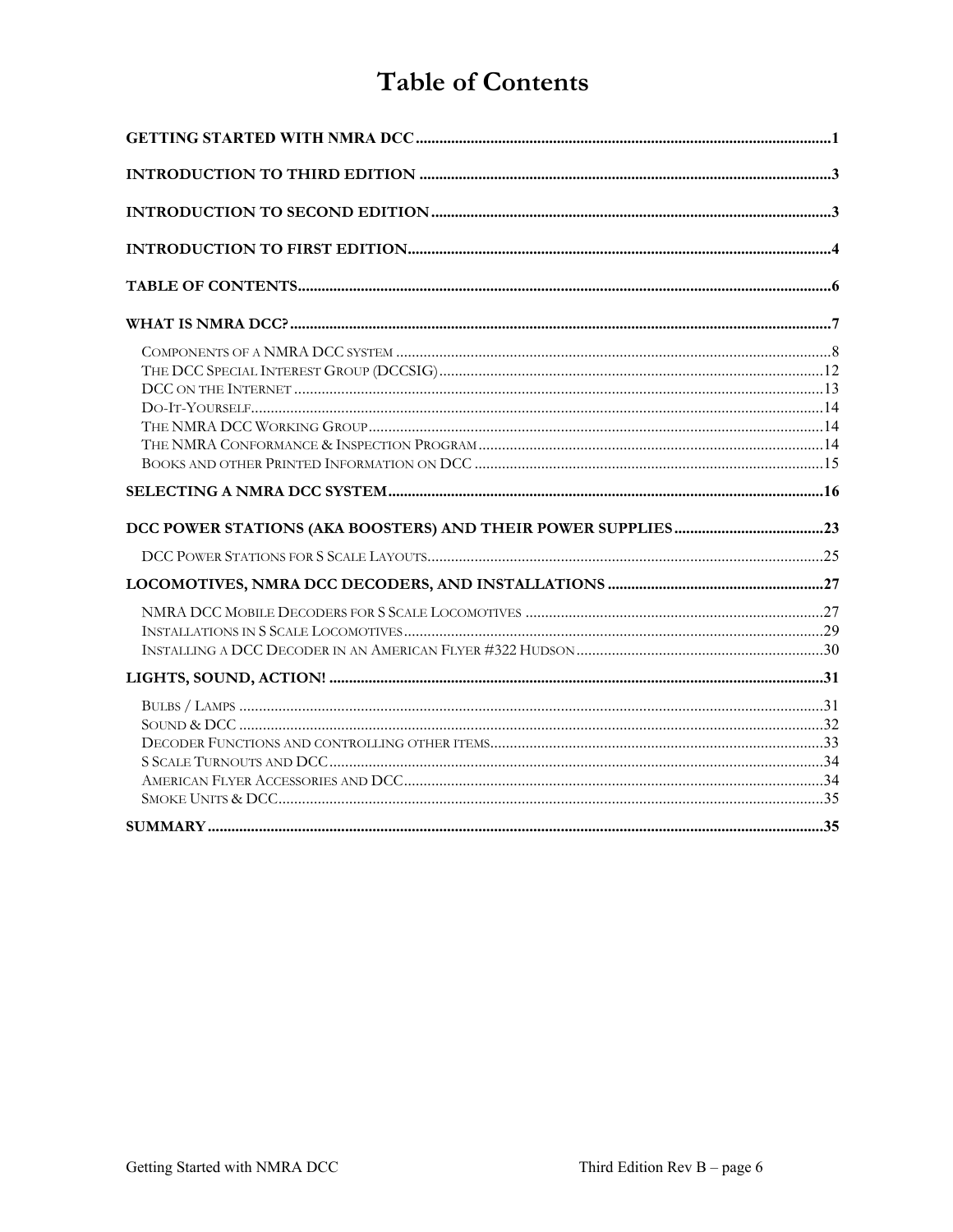# **What is NMRA DCC?**

For a number of years model railroaders have had several options available to them for command control of their layout. While each of the systems have/had unique advantages, they all share a number of deficiencies:

- Typically only one manufacturer producing each product line
- Little or no interchange (interoperability) between systems from different manufacturers
- High prices, primarily due to low product volumes, but also due to lack of competition
- Proprietary system designs

In 1991-1992 a number of modelers approached the National Model Railroad Association (NMRA) with a proposal to investigate and potentially define a standard for command control. Given that most of the existing command control systems at the time were analog in nature and already incompatible, the group focused on the opportunity for standardization in digital command control. Digital command control was used only by a couple of manufacturers in Europe. In addition, among the key contributors were individuals very familiar with the concepts and implementation details of computer digital networks and the advantages that these concepts, when applied to model railroading, might afford to the operation of model railroads.

As a result of the initial investigation, the NMRA established the DCC Working Group (DCCWG) within the purview of the NMRA Technical Department's Electrical Committee. The DCCWG began the long and arduous task of establishing formal NMRA standards for digital command control. This process has involved several years of work by volunteers both inside and outside of the NMRA, manufacturers and potential manufacturers, and the other key organization that establishes model railroad standards, MOROP in Europe.

The net outcome of this effort is that today there are:

- a number of approved NMRA Standards and Recommended Practices which define the Digital Command Control (DCC) environment, focused on the requirements for interchange
- a single worldwide standard (approved by both the NMRA and MOROP) that defines a consistent wiring color code as well as standard interfaces (plugs/sockets) for controllers for locomotives and other rolling stock – this is the first formal worldwide standard in model railroading that was established by the two major organizations working together and with manufacturers
- the establishment of a department within the NMRA's Technical Department to manage the DCC activities
- a number of manufacturers building both complimentary and interoperable DCC products
- a formal testing program by the NMRA to verify compliance with the DCC Standards and applicable Recommended Practices
- a significant growth in the availability and deployment of command control systems in model railroading
- a competitive market, including competition in a number of areas such as features, support, and pricing
- a number of traditional model railroad manufacturers who have incorporated support for DCC into their product lines (e.g., DCC equipped locomotives)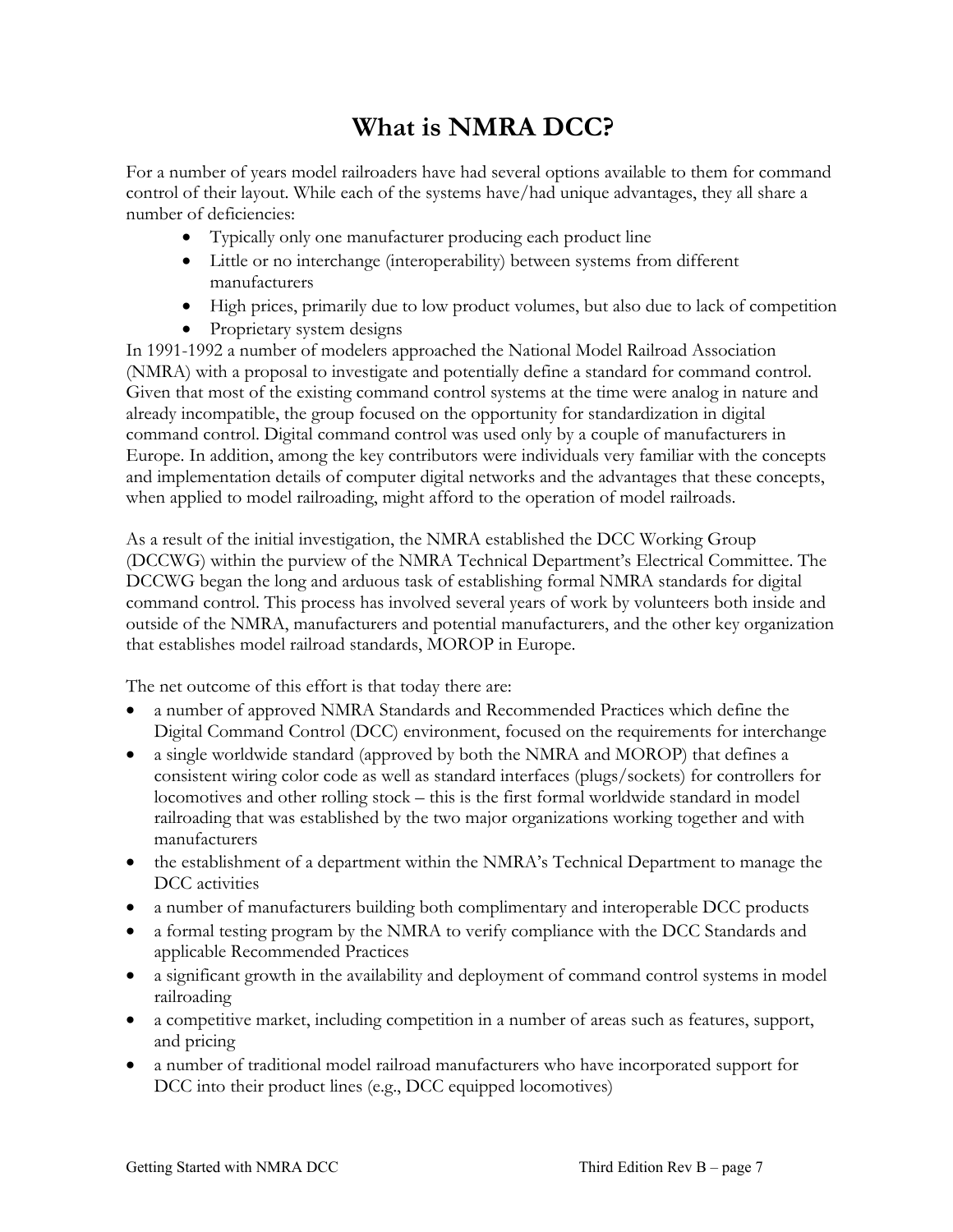Why has all of this been possible? It is possible for two simple reasons – a lot of people working together for the betterment of the hobby, and the multitude of opportunities that the NMRA DCC environment provides. Some of these possibilities are:

- Independent control of locomotives control your trains, not your track! Each locomotive is independently addressed
- Independent control of functions in locomotives headlight, backup light, smoke unit, ditch lights, Mars light, operating couplers, etc.
- Ability to customize the operating characteristics of each device, using DCC programming capabilities, and store the characteristics in the locomotive – e.g., adding momentum or inertia to a locomotive
- Optional ability to run a non-DCC equipped locomotive on the layout
- Ability to take a DCC equipped loco from your layout to any other DCC equipped layout
- Ability to independently control accessories on the layout like turnout switch machines, grade crossing signals, etc.
- Ability to interface personal computers with the layout as desired
- Ability to build multi-unit lash-ups (consists) composed of locomotives with different operating characteristics, and operate them as a single train
- Substantially improved speed control
- Special lighting effects Mars lights, strobes, firebox flicker
- Substantially improved sound options for the model railroad layout
- Automatic reversing loops
- Wireless controls (radio & infrared)
- Ability to implement command control in ANY scale from Z to Large Scales, indoors or out

In short NMRA DCC is responsible for substantially advancing the operation of model railroads, and offering the model railroader, who desires, the capability to operate much closer to prototype practice, all at a price model railroaders can more realistically afford.

### **Components of a NMRA DCC system**

The NMRA DCC environment is designed to be flexible and expandable – able to meet the needs of model railroads both today and in the future. Let's consider a basic and expanded DCC system.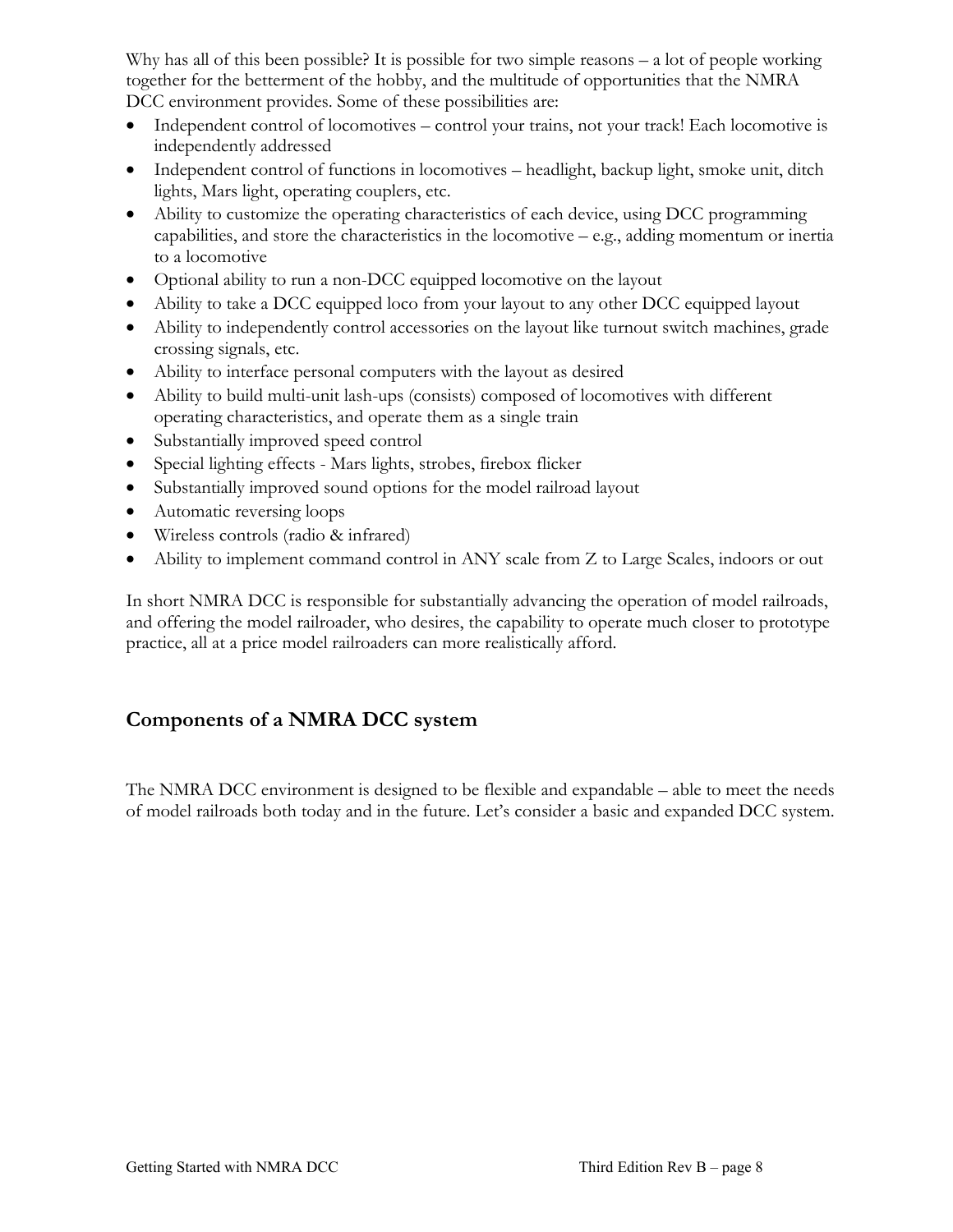### Basic Components of a DCC System



**Figure 1: Basic Components of a DCC System** 

Figure 1 shows the basic components of a NMRA DCC system. The components are:

| Cab | The device used by the model railroader to control the layout. Often times   |
|-----|------------------------------------------------------------------------------|
|     | referred to as a throttle. We make a distinction in this document, using cab |
|     | to describe the device that is connected. A throttle is used to control a    |
|     | mobile decoder, and a cab might contain 1, 2, 3, 4, or more throttles per    |
|     | cab. Throttles also generally refer to speed control only, while cab is more |
|     | encompassing term that describes the control of multiple items such as       |
|     | speed, direction, lights, horn, whistle, etc. Cabs on the market today       |
|     | support only one of the Cab Bus protocols, and are not interoperable         |
|     | across different cab busses.                                                 |

Cab Bus Used to connect the cabs to the command station. The Cab Bus generally supports the connection of multiple cabs. The wiring, signaling method, and protocol used by the cabs to communicate over the cab bus to the command station are proprietary and are not covered by NMRA Standards or Recommended Practices. The major Cab Bus protocols on the market are **Lenz XpressNET™** (used by Lenz Electronik GmbH, ZTC, and Atlas), **NCE Cab Bus** used by Wangrow Electronics, NCE, and Power Systems, Inc., **Digitrax LocoNet™** used by Digitrax, and **CVP Cab Bus** used by CVP Products' EasyDCC. At this time, cabs are designed to connect to a particular cab bus, although Lenz Electronik and NCE are previously announced plans to work on interoperability of their cabs on both Lenz XpressNET and NCE Cab Bus, and CVP products currently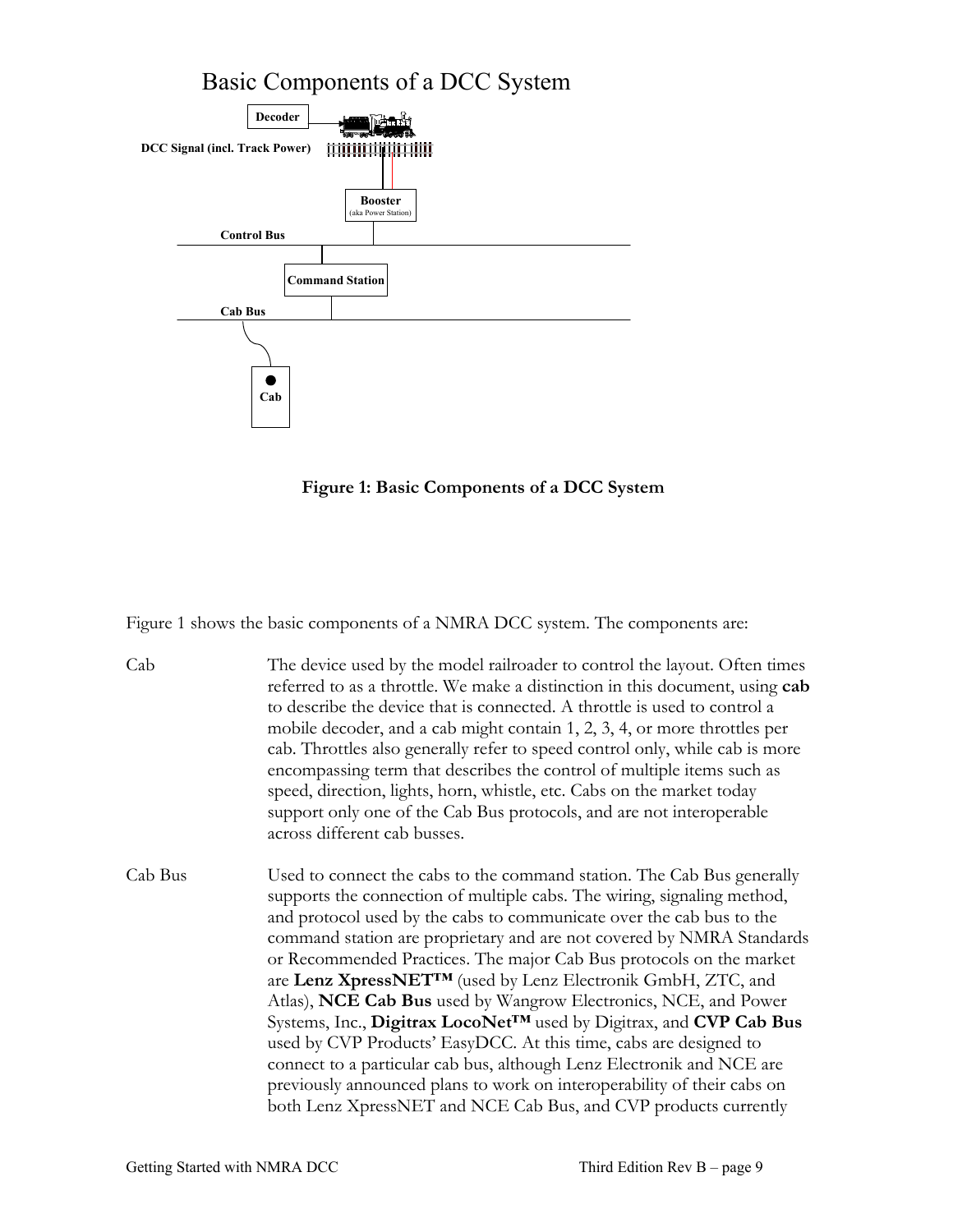|                     | has their wireless cab products on the market for both their EasyDCC<br>system (CVP Cab Bus) and the Lenz, Atlas & ZTC systems (Lenz<br>XpressNET cab bus).                                                                                                                                                                                                                                                                                                                                                                                                                                                                                                                                                                                               |
|---------------------|-----------------------------------------------------------------------------------------------------------------------------------------------------------------------------------------------------------------------------------------------------------------------------------------------------------------------------------------------------------------------------------------------------------------------------------------------------------------------------------------------------------------------------------------------------------------------------------------------------------------------------------------------------------------------------------------------------------------------------------------------------------|
| Command<br>Station  | The heart of the DCC system. Generates the DCC instructions (also<br>referred to as "packets" because they are packets of information or<br>instructions placed on the rails) that are used to control the layout.<br>Generally accepts input from the operator via cabs connected to the cab<br>bus.                                                                                                                                                                                                                                                                                                                                                                                                                                                     |
| <b>Control Bus</b>  | Used to connect the command station to power station(s) (also known as<br>booster(s)). This bus is responsible for transferring the DCC signal from<br>the command station to the DCC power stations. While there is some<br>interoperability among command stations and power stations from<br>different manufacturers, at this time there is no NMRA Standard or<br>Recommended Practice specifying this bus. The NMRA DCCWG has a<br>draft of Recommended Practice (RP-9.1.2) for the Control Bus that is<br>being reviewed by manufacturers and others. In addition the NMRA has a<br>draft on a Power Station Instruction which is designed to allow software<br>control of power station setup, instead of having to use switches, jumpers,<br>etc. |
| Power Station       | Takes the DCC signal provided over the Control Bus, amplifies it, and<br>provides a signal to the track which of sufficient magnitude to power DCC<br>devices on the layout. Power Stations also typically have short circuit<br>detection capability, which means that when a short is detected, the DCC<br>signal is temporarily shut off from the section of the layout controlled by<br>the power station. Power Stations are the key DCC component in terms of<br>providing sufficient power to DCC controlled devices on the layout.<br>Power Stations are also known as <i>boosters</i> .                                                                                                                                                          |
| <b>Booster</b>      | Same as a power station (see above). Terms used interchangeably.                                                                                                                                                                                                                                                                                                                                                                                                                                                                                                                                                                                                                                                                                          |
| <b>Track Signal</b> | This is really what is covered by the phrase NMRA DCC. The<br>NMRA has two approved Standards (S-9.1 and S-9.2) and four<br>approved Recommended Practices (RP-9.2.1, RP-9.2.2, RP-9.2.3 and<br>$RP-9.2.4$ ) that describe the DCC environment $-$ i.e., the track signal,<br>and it contents. The support by DCC manufacturers of these<br>standards and optionally the Recommended Practices are what<br>allows interchange and interoperability of DCC components from<br>different manufacturers.                                                                                                                                                                                                                                                     |
| Decoder             | The DCC component installed to control the layout device. It is typically a<br>microprocessor-controlled device that can read and interpret the DCC<br>Track Signal. Each decoder typically has its own unique address on the<br>layout, in order that specific instructions can be issued to that device.<br>Decoders also have their own internal storage for decoder specific values.<br>These storage locations are referred to as <i>Configuration Variables</i> . Older<br>decoders may refer to these as registers. Decoders come in two basic types:<br>Mobile (generally used in locomotives) and Accessory (generally used to<br>control switch machines, and other accessories on the layout). The NMRA                                        |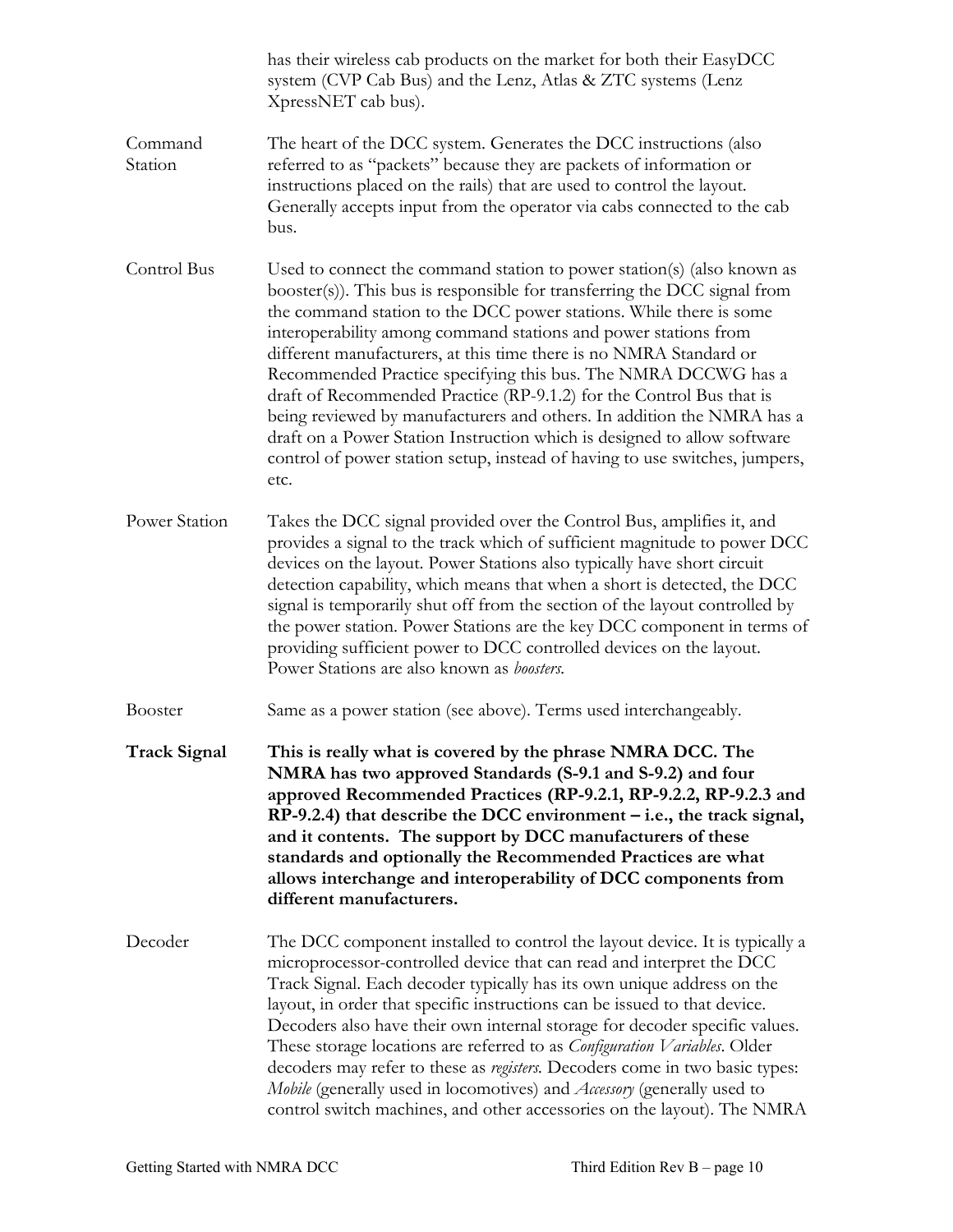has a Recommended Practice (RP-9.1.1) which describes a common wiring color code and standardized interfaces for decoders in locomotives and other rolling stock.

The important thing to remember about Figure 1 is that it represents the "logical" components of a basic NMRA DCC environment. It DOES NOT necessarily represent how systems available in the commercial market are actually packaged. Some manufacturers have chosen to combine components into a single package when they bring a system to market. Here are some examples:

- Lenz Electronik's SET02 system combines a cab with throttle and the command station all into the packaging of a cab
- Digitrax's *Chief* system combines a command station and a power station into a single package.
- MRC's *Command 2000* combines a command station, power station, and cab with 3 throttles all into a single package.

Manufacturers generally choose to do this sort of packaging as it allows them to reduce the cost of the system.

Figure 2 illustrates an expanded NMRA DCC environment. Let's examine some of the additions over the basic DCC components. First you will note that the track has been divided into *sections*, which we will refer to as *power districts.* Simply insulating these sections of the rail, and then supplying DCC from another power station create the power districts. Doing this has two added benefits. The first benefit is that it provides a mechanism for adding additional power to the layout. For example if the first power station was a 3amp power station, you can have a total of 3amps available to DCC controlled devices on the layout. By creating a second power district and feeding it via a second 3amp power station, you now have 3amps available in each of the two sections of the layout. The second benefit is that each power district has a separate short detection capability, so that a short in one section (e.g., a locomotive derails and creates a short), temporarily shuts down that section only and not the entire layout.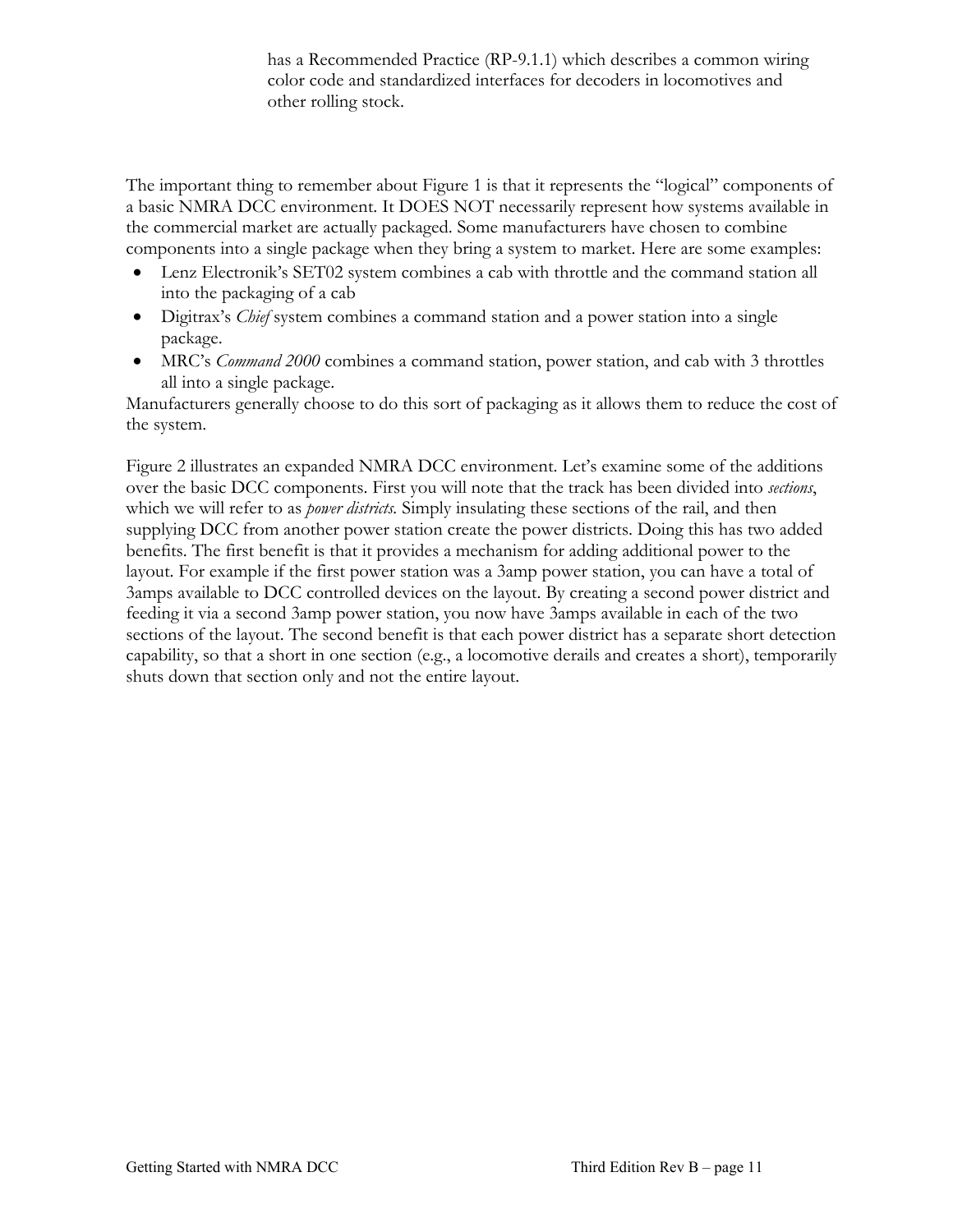

**Figure 2: Expanded DCC Environment** 

Another addition to this environment in Figure 2 is an accessory decoder. This could be used to control a switch machine for a turnout, or perhaps a signal at a grade crossing, or perhaps animate some other item on the layout. Accessory decoders must be connected to the track to receive the DCC signal, but they also often have the ability to receive power from an external AC or DC power source. This is useful in that the power for the accessory is not deducted from the power station. In addition notice that the accessory decoder has an additional connection via the *Feedback Bus* to the command station. This allows the accessory decoder to provide additional feedback to the command station. An additional bus is necessary, as the DCC signal on the track is not currently a two-way communication channel.

Another addition to the environment above is additional cabs. These are wireless cabs (perhaps radio or infrared). Wireless cabs usually need a *base* or *receiver* connected to the cab bus via a cable. Typically the wireless base can support multiple wireless cabs.

Another addition to the environment is a computer. It is connected via a *computer interface* which itself is connected to the command station. The computer could be used for a number of different tasks, including layout status, additional throttle control, as a CTC panel, etc.

One item of note is that the feedback bus and the computer interface could be connected into the environment in one of several ways. In the example above they are connected back to the command station. Some commercial products connect them via the command station, while others connect them via the cab bus. Again remember that these additional components could in fact be packaged with other components in commercial products on the market.

### **The DCC Special Interest Group (DCCSIG)**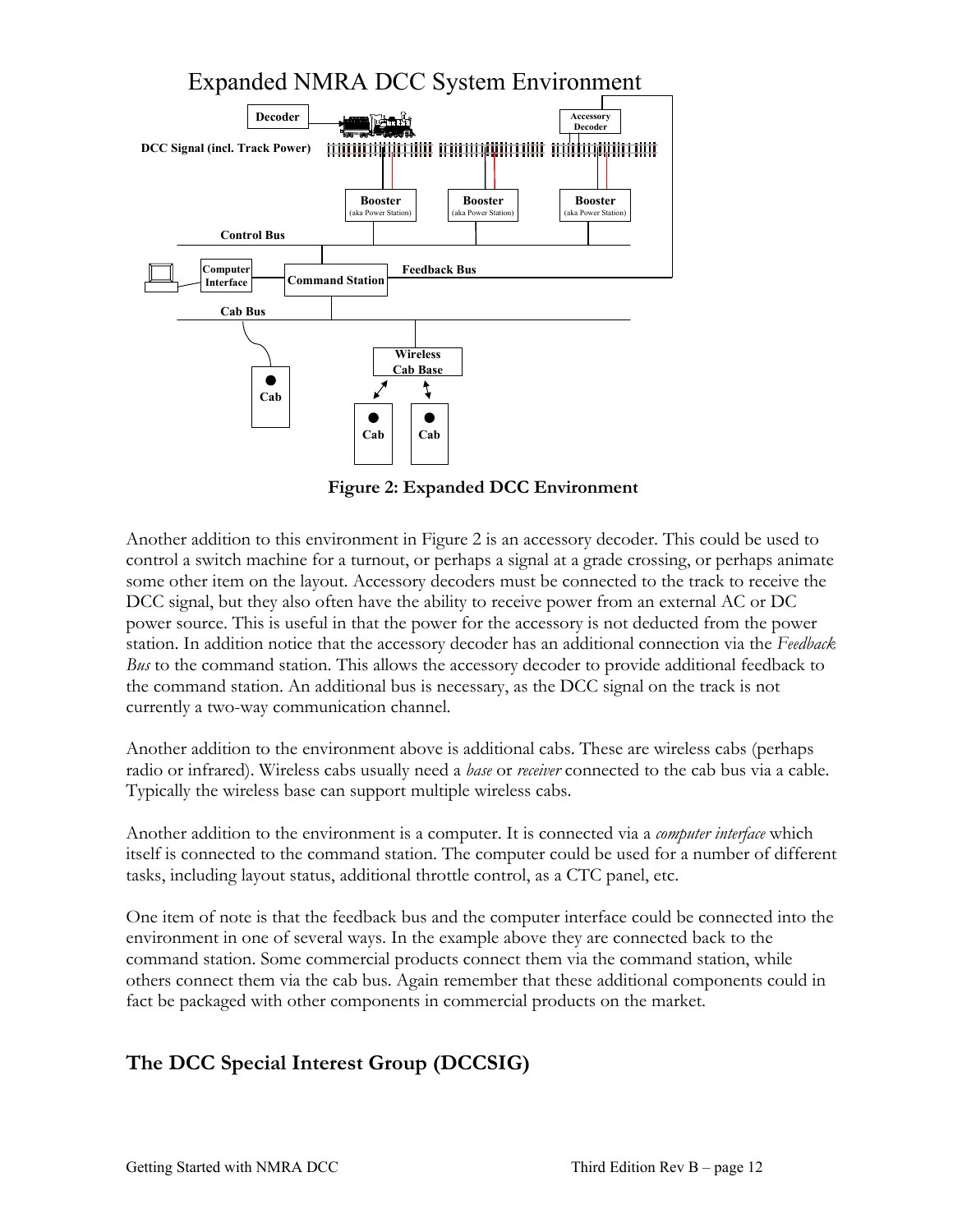*Interest Area* (as defined by the DCC SIG board):

The DCC SIG is a group of people who are interested in any aspect of Digital Command Control (as defined by NMRA DCC Standards S-9.1, S-9.2, and related NMRA DCC Recommended Practices). The SIG **mission** is to encourage the collection, evolution and dissemination of DCC knowledge. The SIG offers periodic educational activities and publications to further the knowledge and understanding of DCC and related topics. The SIG provides an unbiased forum for discussing issues concerning DCC.

#### *NMRA disclaimer notice*

The Digital Command Control Special Interest Group (DCC SIG) is an independent, not-forprofit group affiliated with the National Model Railroad Association (NMRA). The NMRA is not responsible for the actions or publications of the DCC SIG.

*SIG type* (as defined by NMRA):

Open model railroad groups - A SIG may adopt a membership policy that permits anyone to join regardless of NMRA membership status. The SIG Coordinator for an open-membership group must be the leader of the SIG and an NMRA member.

Paper communications can be sent to: DCC SIG 3077 Williamsburg Drive State College, PA 16801-3016

The DCCSIG operates an electronic mail distribution list. To **subscribe** to the DCC SIG email list server, send an email to: *listserv@lists.psu.edu* with

SUBSCRIBE DCCSIG-L *Your Real Name*

on a line by itself in the message body.

### **DCC on the Internet**

Without a doubt there is a lot of information about DCC scattered on the World Wide Web.

The NMRA's web site includes the official Standards and Recommended Practices related to DCC. It can be found at http://www.nmra.org. From this site you can also review the NMRA's Conformation and Inspection program, including a listing of the Conformance Warrants issued since 1996 for DCC related products.

The DCC Special Interest Group (DCCSIG) is located at http://jdb.psu.edu/nmra/dccsig.html

Beyond these two web sites, there are numerous other web sites with DCC related information. All of the major DCC manufacturers have web sites with information on their products. The manufacturers typically offer product information, electronic versions of their manuals, tech tips, and more.

Many dealers offer their own web sites with product information and pricing. A good example of a dealer's web site by a dealer who carries multiple DCC manufacturer's products, and whose web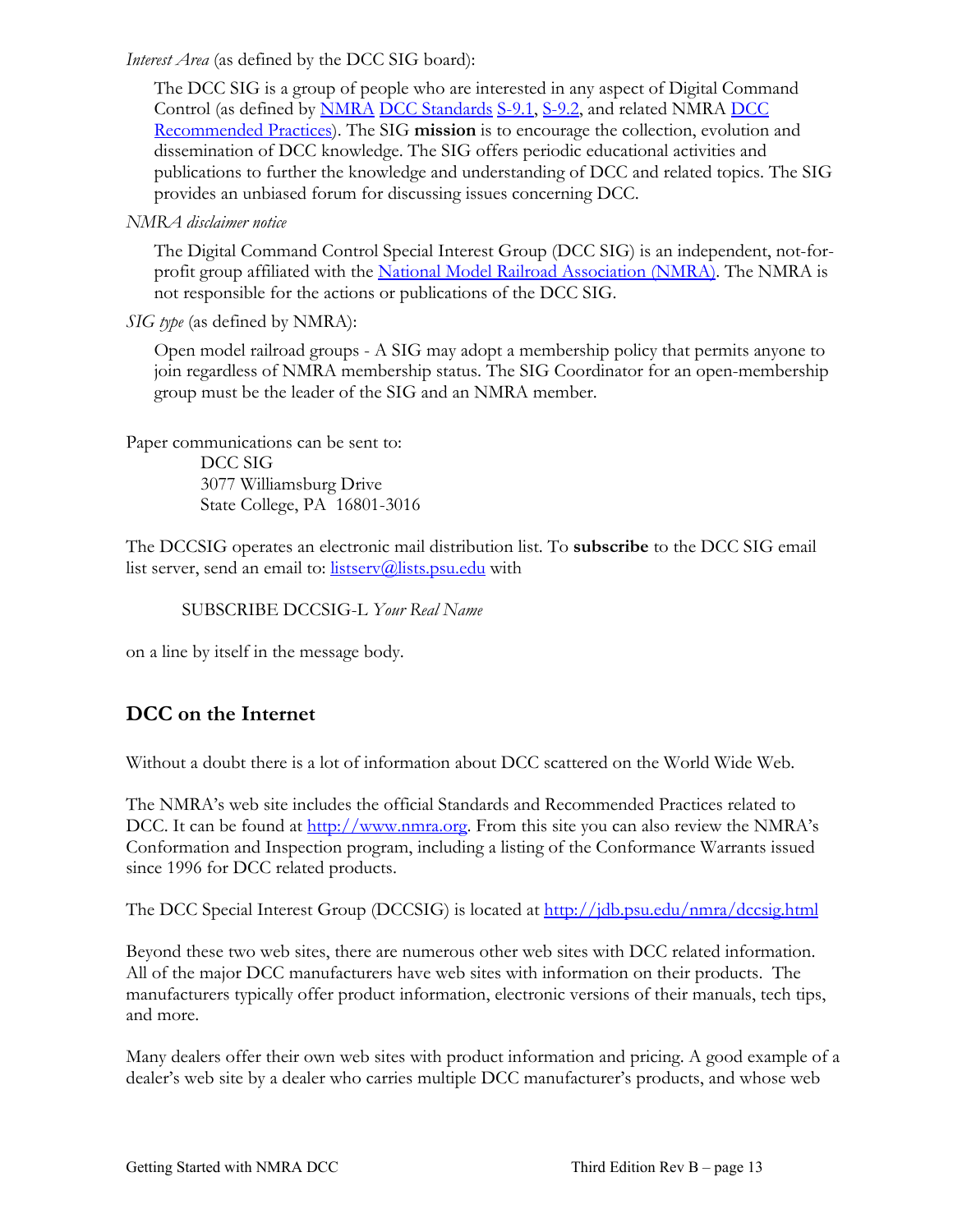site include not just product lists and pricing, but also technical tips, and links to the manufacturer's web sites, is the web site of Tony's Train Xchange at http://www.ttx-dcc.com/.

Other good web sites include Allan Gartner's Wiring for DCC located at http://www.wiringfordcc.com, and Don Crano's DCC Tips located at http://www.mrwithdcc.com/.

Check out the SoundTraxx Digital Sound Decoders at http://www.soundtraxx.com. You can even listen to them at their web site!

For S scale specific information in the world of DCC, visit the Bristol S Gauge Railroaders web site at http://www.bristol-s-gauge.com. On their DCC web pages you will find an electronic version of this document, as well as information on installing decoder in S scale locomotives, and other technical tips for S scale DCC users.

### **Do-It-Yourself**

It is possible to build DCC components yourself. It may not be worth it for decoders as they can be purchased for as little as \$20. Through the DCCSIG or the Web pages, you'll find a number of modelers building their own DCC systems.

### **The NMRA DCC Working Group**

The NMRA DCC Working Group is part of the NMRA Technical Department. Its focus is on the NMRA's DCC related Standards and Recommended Practices. The Working Group manages all facets of the NMRA's standardization activities for DCC. You can contact the Working Group through the NMRA Technical Department. The DCC Working Group periodically publishes the Standards and Recommended Practices. If you would like to purchase a current copy, please contact the NMRA Headquarters office, and ask for the DCC Green Book (it has a green cover).

### **The NMRA Conformance & Inspection Program**

The NMRA operates a Conformation & Inspection Program for its Standards & Recommended Practices. Manufacturers interested in participating voluntarily submit their DCC products to the NMRA Conformance & Inspection group for inspection & testing. This is done using a standardized set of test procedures, which are documented and available to the public. While official test results are provided confidentially to manufacturer, the NMRA awards a Conformance Warrant to products passing the tests. Manufacturers who have a warrant can display the NMRA Conformance Seal on their product and literature about that product.

Independent testing of DCC products is vital to the success of DCC, and it helps insure the modeler that DCC products from various manufacturers are interoperable. More information on the NMRA's Conformance and Inspection program can be obtained directly from the NMRA.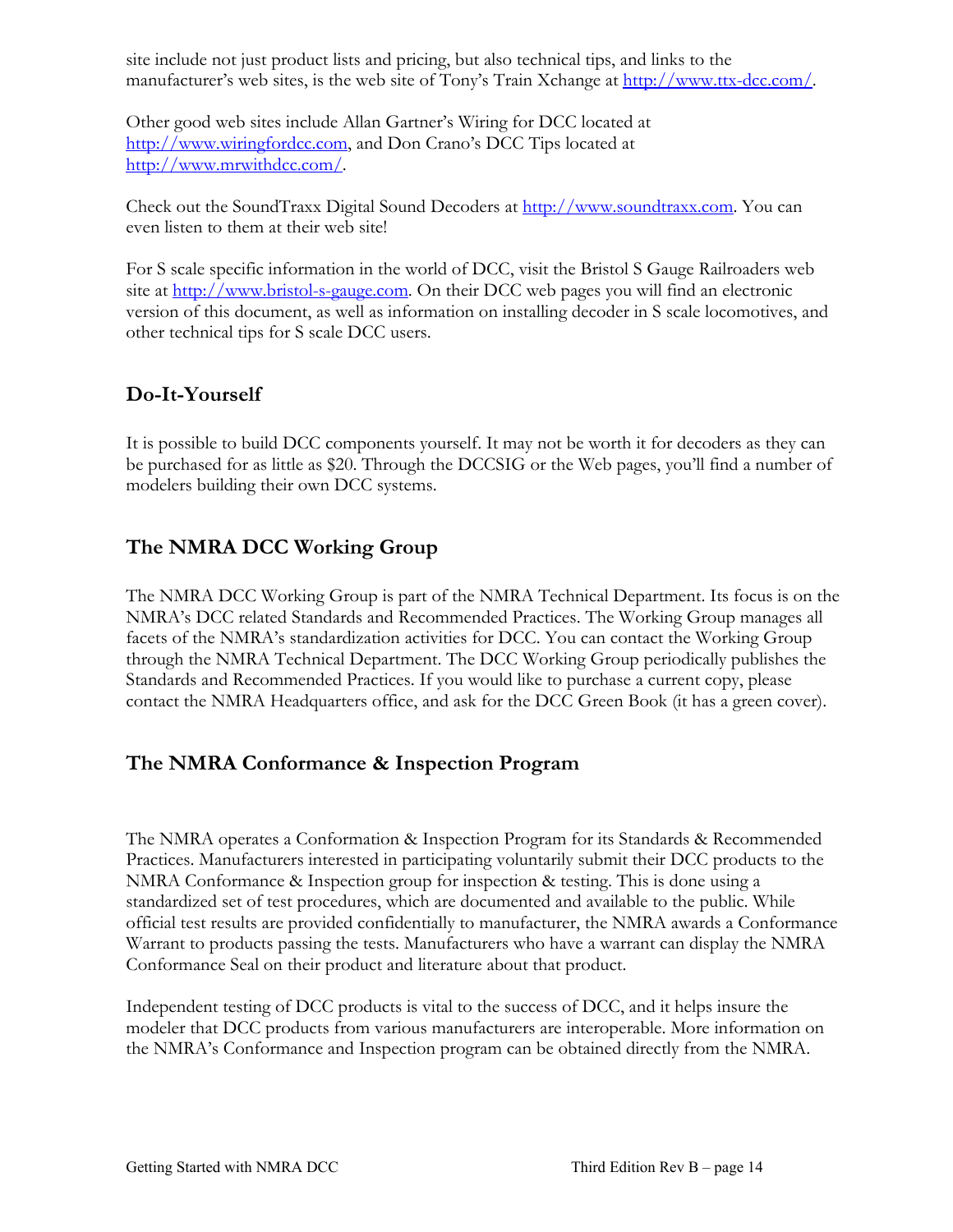### **Books and other Printed Information on DCC**

The first major book on NMRA DCC was published in July 1998, and as has been updated as it has been reprinted. The book is:

*Digital Command Control – The Comprehensive Guide to DCC*  By Stan Ames, Rutger Friberg, and Ed Loizeaux ISBN 91-85496-49-9

Allt Om Hobby AB, Stockholm, Sweden is the publisher. Suggested retail price is \$18.75. Published in cooperation with the NMRA, the book is available through a number of sources including the NMRA, Marklin dealers, Highland Station, Inc. (the publishers of *Model Railroading* magazine), and other dealers. Or from Allt Om Hobby direct (FAX: +46-8-99 88 66, e-mail: freddy.stenbom@hobby.se).

Everyone using DCC will likely want a copy of this book, as it is destined to be the classic work on DCC.

Another book available on DCC is *The Digitrax Big Book of DCC,* published by Digitrax, Inc. in 1999. While using Digitrax products as examples throughout the book, the book also provides a very good review the DCC environment, and a number of technical concepts. Every DCC user should have this in their library.

Most of the major magazines have previously run and continue to run articles on various facets of DCC. One excellent series worth mentioning is the DCC column written by Larry Puckett that appears regularly in *Model Railroading* magazine. Mr. Puckett's column covers topics and products of interest to users and prospective users of DCC.

Additional printed information is available from number of sources, mostly from either NMRA National Convention Clinic handouts, or from books on model railroading electronics written by Rutger Friberg, and published by Allt Om Hobby AB (and available from the publisher of *Model Railroading* magazine).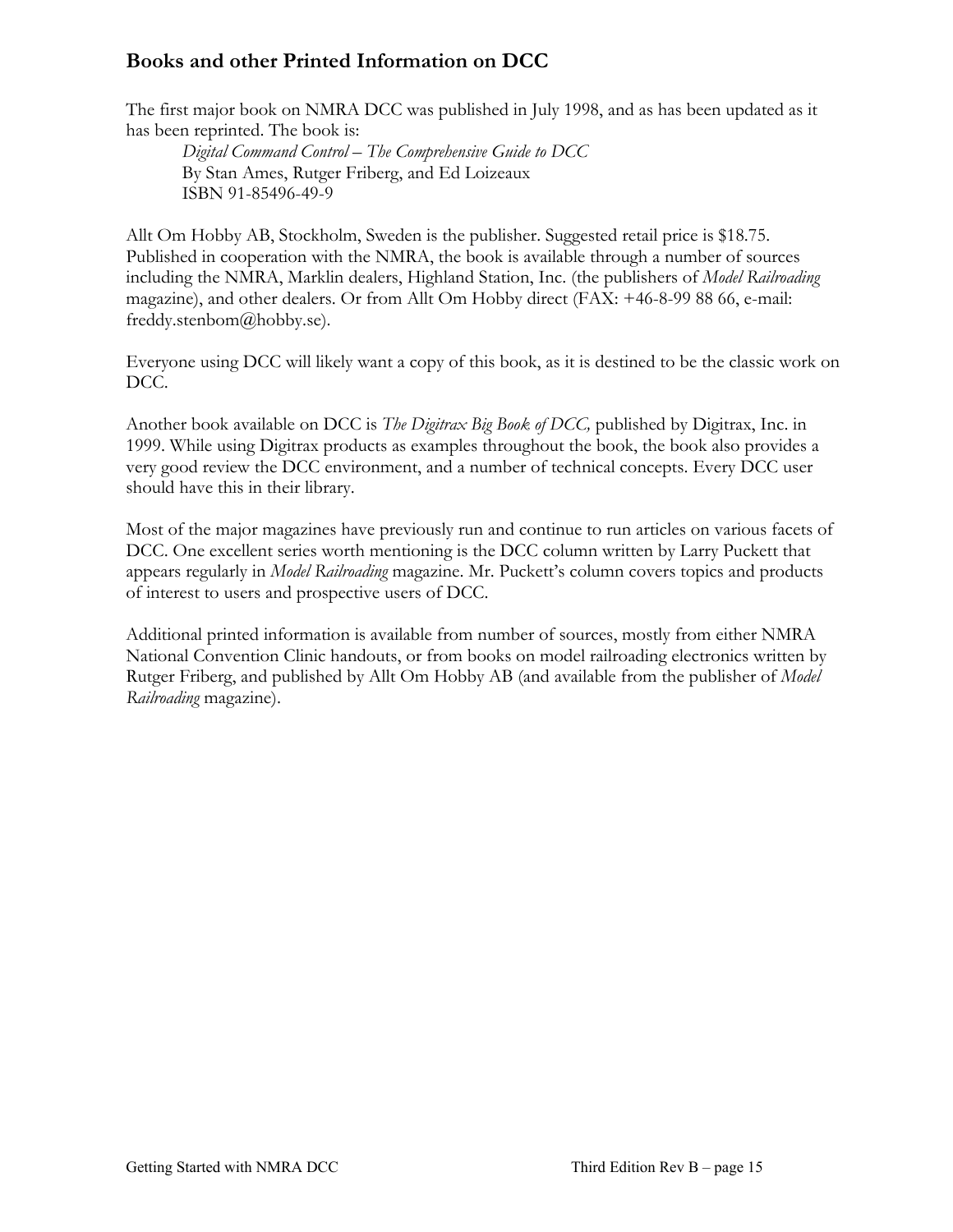# **Selecting a NMRA DCC System**

Selecting a NMRA DCC compatible system is a very personal activity. It is much like selecting a car or a television set. Typically everyone has specific tastes and desires that influence their purchase. It's the same way with DCC. Also like these other types of consumer purchases, its very helpful if the consumer does some homework before making the purchase. Since it is a relatively personal decision, below you will find some tips on selecting a DCC system.

#### **Selecting a NMRA DCC compatible system**

By Michael Greene Rev: 10 (July 2001)

I'm an owner and user of a number of NMRA DCC compatible systems & components (Wangrow, Lenz, Digitrax, NCE, SoundTraxx, Digitoys, Model Rectifier Corp.(MRC), Zimo and some others). Also in the interest of full disclosure, I'm a past chair of the NMRA's DCC Working Group, which is responsible for establishing and maintaining the NMRA DCC standards and Recommended Practices. At home, I have a Digitrax 8A Radio Chief with a variety of Digitrax cabs, a Wangrow System One, a Lenz SET01, a Lenz SET02, a NCE PowerHouse Pro with a variety of NCE cabs, and decoders from most of manufacturers. The layout and workbench have been wired so that I can easily swap one DCC system for another. Decoders with plugs are occasionally moved from a locomotive in one scale to a locomotive in another scale.

Here are a few personal thoughts, which may or may not be useful to you. Nothing earth shattering, but perhaps useful to consider in selecting a DCC system. Shopping for a NMRA DCC compatible system for your model railroad is much like shopping for any other consumer purchase. Consumers who do their homework before making a purchase will, in the long run, get a system more suited to their needs and wishes. As with most other consumer purchases, the user will avoid unnecessary expenses.

1) **Regarding command stations**: List the features, and prioritize the ones you care most about. Buy the best you can afford. The Command Station is the heart of any DCC system. The features available in the command station you select will enable or restrict the use of certain DCC capabilities on your layout. For example, if your command station supports access to only two special functions in a decoder, then it doesn't really matter how many more functions beyond two available in your decoders. Without a command station that can access them, they won't be of much use! Your selection of a command station will also directly affect your choices of cabs, since it's the command station that establishes your cab bus protocol.

2) **Regarding documentation**: Are you the type of person who reads the documentation? If so look over the manufacturers' offerings before purchasing. They are not all created equal. Thickness is not the correct metric. Quality, ease of access, good indexing, and organization should be the metrics. Many manufacturers have put Acrobat PDF versions on the Web -- look at these and look at the paper documentation. Get input from existing users on their thoughts about the documentation on the DCC systems that they own. Of course if you never open the documentation, then it is not an important consideration.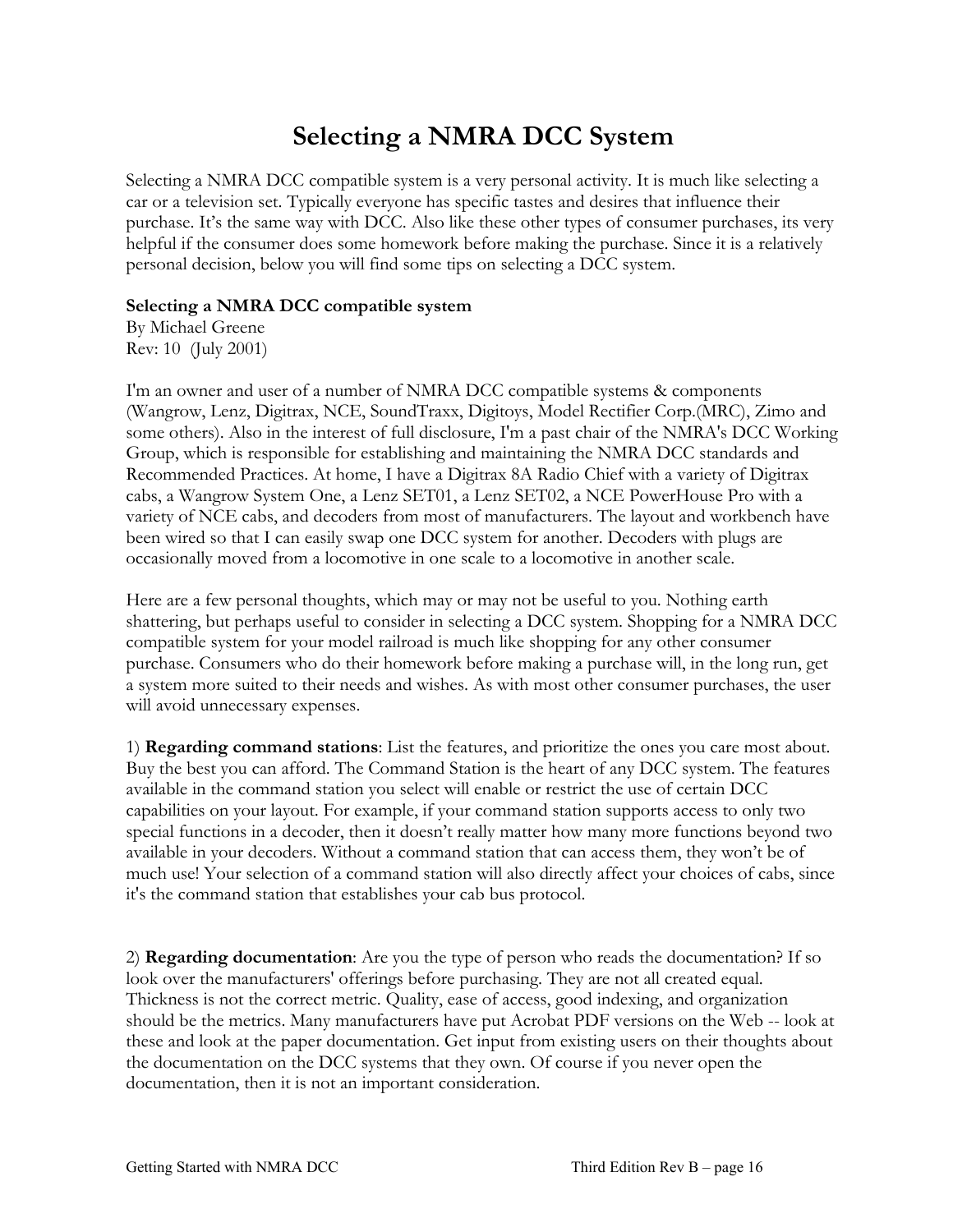3) **Regarding the Cab Bus:** As noted in item 1, your selection of a command station will automatically select your Cab Bus protocol, and therefore what devices are available for it. See items 4 and 4A below for some thoughts about cabs. Also remember that other devices such as computer interfaces, fast clock displays, and the feedback bus may also attach to the Cab Bus or the command station.

There are basically three different, "major" DCC Cab Bus protocols available in the market:

- Lenz XpressNET (the previous generation was known as X-Bus)
- NCE Cab Bus
- Digitrax LocoNet

With the exception of MRC & CVP, each of which has its own bus, the other DCC manufacturers have selected one of these buses as the Cab Bus protocol that they have implemented. (In this context, the description "major" indicates that more than one manufacturer has implemented the cab bus protocol, and has the product on the market.) While they have technical differences and manufacturers may promote those differences, the reality is that all of them are very capable of doing the job required. All have sufficient performance. All have room for growth and expansion. I've seen them all operate on large layouts without any problems. So my advice is to avoid the marketing hype about Cab Bus protocols. Don't get caught up in the all frenzy about "is the cab bus fast enough?" or "can it handle enough cabs?" Just let your cab bus selection happen as a result of choosing the features you want in your command station, and the user interface (cab) you want in your hand. The manufacturers take very good care of everything in between. And if you have any problems contact the manufacturer directly.

Here's a quick note about connectors on cab bus devices. Each manufacturer had typically chosen from among three connector types for their cabs – 5 pin DIN, modular plug (like on your telephone cord), and the traditional stereo phone plug. Each has its strengths and weaknesses. They all work fine. And in most cases if you prefer one that the manufacturer did not choose, it is a relatively simple matter to change to the one you prefer.

4) **Regarding cabs**: This is tied to item 1. Try to avoid purchasing any system until you have had a chance to use the cabs of the various systems, and in particular the cabs of your prospective purchase. In my opinion two minutes at a show or in a shop does NOT constitute 'use'. The choice you make here will be with you for a while. Consider the range of cabs that are available for each system -- low end to high end. Also consider if there are other manufacturers of cabs which are compatible/usable on the system you purchase. For example, Lenz Electronik, CVP and Atlas all make cabs that can be interchangeably used on XpressNET. Having several alternatives for cabs may be valuable. For example you might want a relatively simple cab for new operators on your layout, to make it easier for them, and to allow you to restrict what functions they can perform, while also having sophisticated cabs that provide access to all features for other operators. And all of the cabs you need do not necessarily have to come from the same manufacturer, depending on the cab bus you select.

Another point to consider is that access to certain features in the DCC environment may be restricted by either the command station or by the cab. In item one above, we cited an example regarding access to decoder functions, where the command station limited access. Note that a cab could also be the limiting component. The command station might support access to all functions, but a particular cab might only have access to a few of them. Or it might require either multiple button presses, or multi-key use to access them. In short in my opinion THE MOST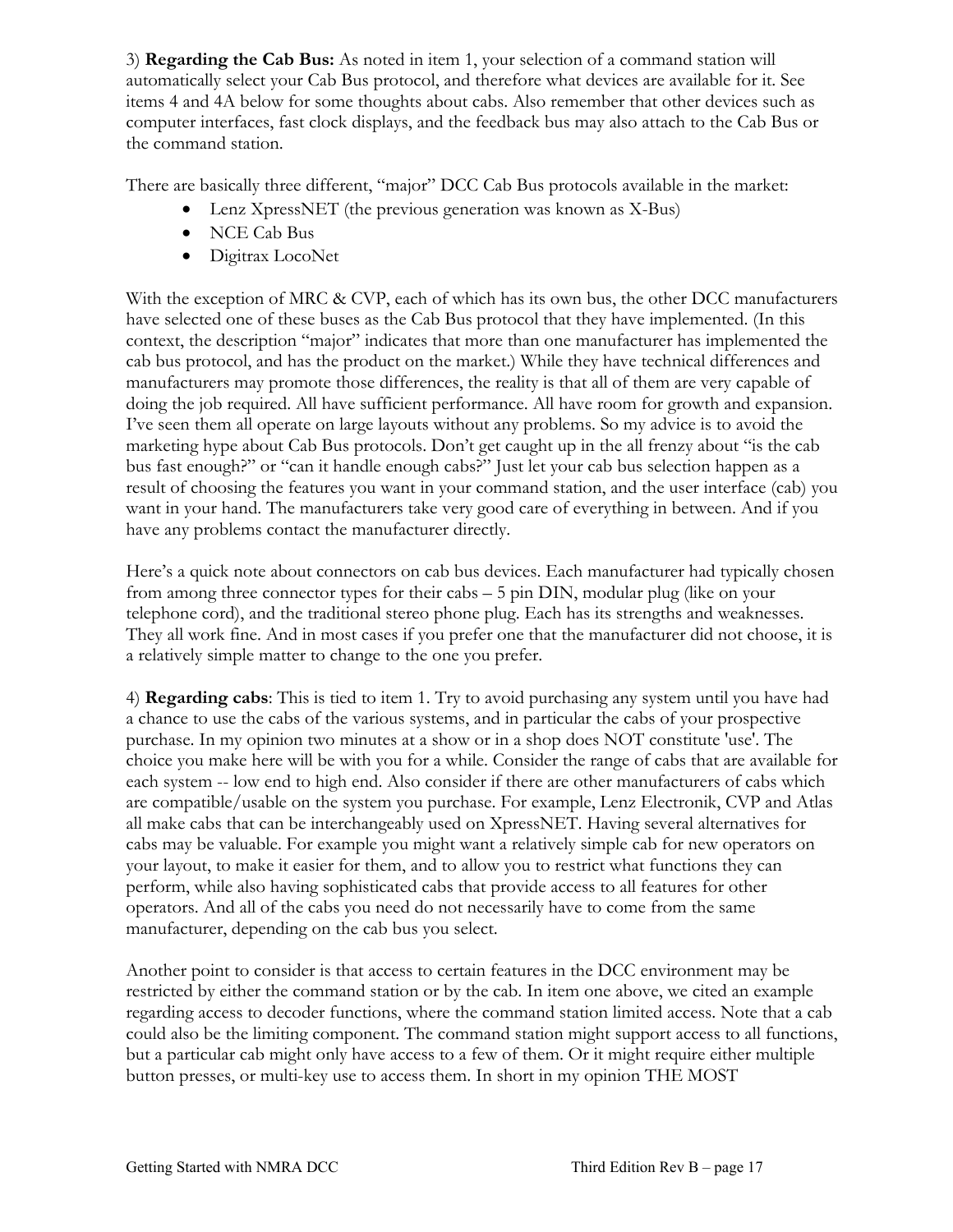IMPORTANT single criteria for selecting a system is the cab(s) and how they operate. Do they fit your needs? Do they fit your style?

4A) **Re: wireless cabs**: Wireless DCC cabs will likely have a major positive impact on model railroaders. Many modelers will find operation and movement around the layout much easier with wireless cabs. At this time, wireless cabs are available on the market for four major cab bus environments (LocoNet, CVP, NCE and XpressNET). Three manufacturers have delivered wireless cabs, and others have announced plans. If you're interested in wireless cabs and don't have an urgent desire for them, you may want to wait a bit to consider the selections. Like wired cabs, the Cab Bus selection will dictate which wireless cabs are options for your DCC system. Even so, each cab bus protocol may have several wireless cab options available. Should you purchase infrared or radio frequency wireless cabs? Do they communicate in a single direction (from cab to command station, but not back) or in both directions (cab to command station, and command station to cab). Today's wireless cab offerings will add \$175+ to the cost of the DCC environment to get started with a wireless base unit and one wireless cab. Additional wireless cabs will add to this cost. So consider if you really need wireless. Many folks with smaller layouts can work just fine with the standard wired cabs, and can save the \$175+ necessary for this item, and use it somewhere else on the railroad. Keep in mind that the available or announced wireless cabs can either be added later, or wired cabs can be upgraded to be wireless at some future time.

5) **Regarding upgrades/expansions**: Most systems are expandable to some degree Expansions for most systems can be accomplished by adding additional components to extend the functionality of the initial DCC environment. Another approach is to upgrade the software component of a command station or cab to provide additional features. You should check with the manufacturers of the products you are considering to see how they provide feature upgrades. In addition you should check to see how the manufacturer would provide bug fixes when found. Remember that a substantial component of the DCC environment is software and all software has errors – they may not be critical, and they may not affect your use of the product, but they do exist!

Also the market for used, working command stations & attachments (at a less than retail price) should be reasonable, so you can consider the option of purchasing something, using it a while, and then re-sale. Very few people buy 'used' decoders from what I can see, so this is probably not an option for decoders.

6) **Mobile Decoders**: Once you install a decoder in a locomotive you'll probably never change it unless it fails. Look at all the features available in decoders, and set your minimum standards -- for example I won't purchase a decoder if it does not support 4-digit addressing. Why? I use the locomotive's road number as the DCC address – it makes it very easy to remember. Don't violate your personal standards when selecting a decoder without thinking long and hard before doing so. Don't be afraid to mix and match decoders with command stations. Despite some minor glitches, interoperability in this arena is very good. Don't be afraid to buy a command station made by one manufacturer and decoders made by another manufacturer. I do it all the time. Pick each based on your needs, preferences, ability to pay, etc. Also decoder functionality/price performance is much like PC processor pricing -- if you wait a little while you'll get more features at the same price, or the same features at a lower price. Competition is good! The moral of this story is don't buy decoders before you're ready to install!

7) **Dealer Support**: Buy your DCC products only from dealers who offer support -- this can come in many forms. But at a minimum, you should select dealers who will take defective returns without question or charge to you. There are excellent retailers & mail order sources for DCC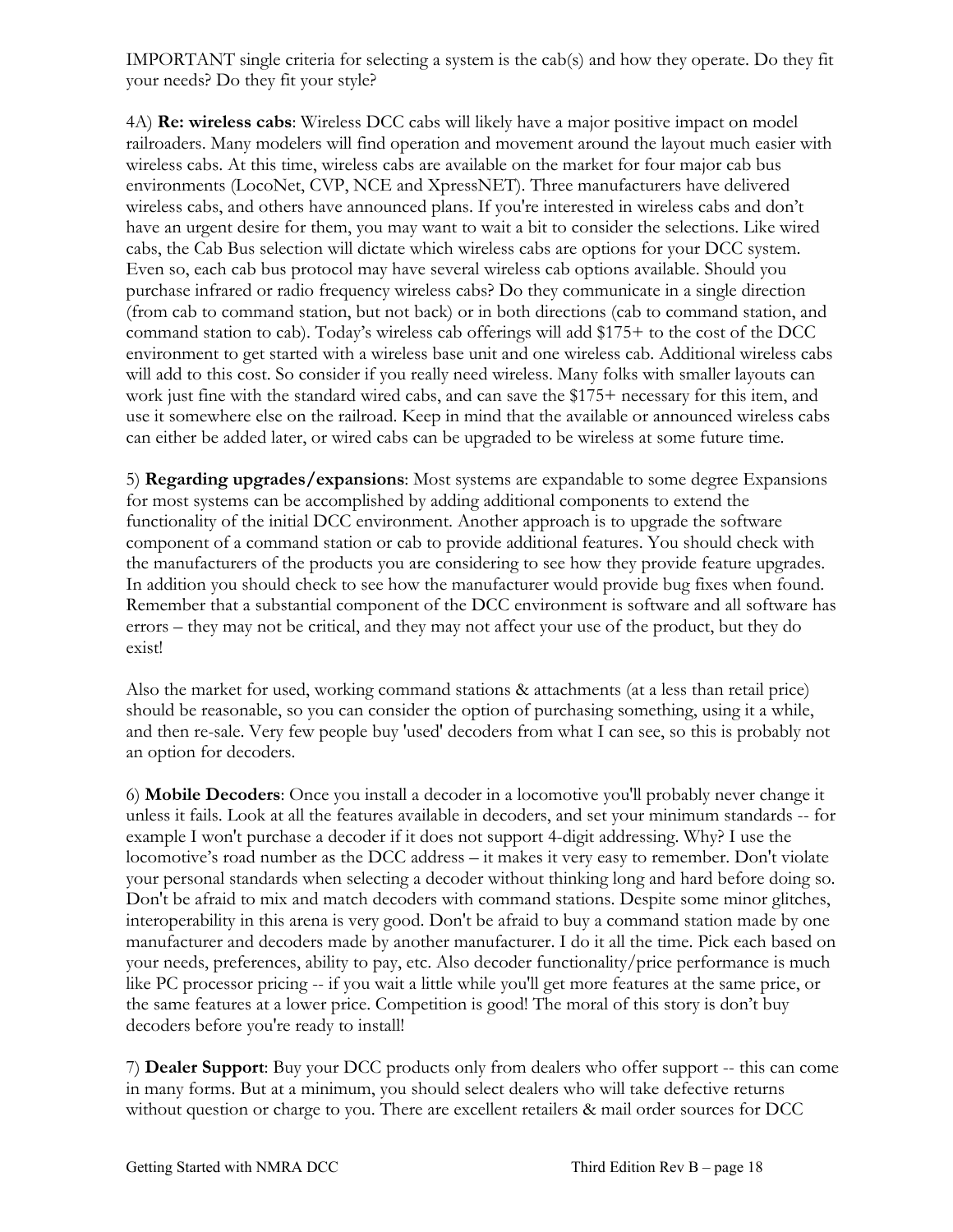products. Many dealers only stock items that they feel will sell relatively quickly, but will order other items you want. One recommendation is to make your DCC selections, then select a dealer who sells those products. Doing it in reverse may get you great dealer support, but not the products you want.

One other thought about purchases from dealers – it has to do with what to do if the item is not in stock at the dealer. There are obviously multiple opinions on this topic. I've discovered that getting on the waiting list is not necessarily the right approach for me. In general I avoid 'backordering' the item, unless the dealer will allow passing on the item when it finally arrives. Of course, sometimes you want something really bad, and you want to be early on a dealer's list, so that you can get the item as soon as it arrives. This is OK! Just do it with you eyes wide open! Unfortunately some DCC manufacturers have long lead times on deliveries, and as a result, by the time it arrives there may be something else you prefer. Or you may find the item at some other dealer before it arrives where you have it back-ordered. Please also note that this delivery problem is not usually the dealer's issue – dealers generally want to get you the product as quickly as possible. But if they can not get the item from the manufacturer, then they cannot deliver it to you.

8) **Manufacturer Support**: Overall, manufacturer support in this product space is excellent - manufacturers are very responsive to customer inquiries, support needs, etc. However each manufacturer does have different warranties and support models. Check this out before buying. Make sure you are satisfied with the warranties & support models of the vendors' equipment you plan to purchase BEFORE purchasing. Make sure you ask about the support available when you screw up (e.g., smoke the decoder) and when there is a manufacturer defect. You may also want to inquire about their approach to product updates/bug fixes. Remember that much of the DCC environment is software, and like all software there are bugs. What happens when you find one? What is their approach to 'critical' bugs and what is their approach to 'non-critical bugs'? As noted with decoders, manufacturers often evolve the software in their products (slipstreaming in the trade vernacular) -- again don't stock for future use, instead buy when ready to use. One other note -- the best support from the manufacturer is obtained by picking up the telephone and calling the manufacturer directly. Not whining on some e'mail list, calling a friend, etc. While friends and list members may assist you, you'd be amazed at the blatantly wrong info I've seen passed around about DCC over the years in these forums. Manufacturers are customer-friendly -- just call them. One additional option is DCC knowledgeable dealers. Some of these are very customer oriented. If you find one, stick with them.

9) **Interoperability**: Check into whether the manufacturers you are considering do interoperability testing with other vendors' products. Some use the NMRA Conformance & Inspection program, some don't. Personally I prefer to purchase products with the NMRA Conformance Warrants, but for me it's not mandatory. It's like looking for a UL label on an electrical product, other 'seals of approval' etc. -- most folks have purchased products without them at some time, but they offer an additional outside analysis of the product. If the product has a conformance warrant, then it's one more plus for that vendor's product. I believe the value of the NMRA Conformance & Inspection program to me as a consumer is in the testing which occurs when completed prior to a product being delivered to market. This testing will often uncover interoperability issues, before they are delivered to the market. Alternatively some manufacturers deliver a product to market which can be upgraded, then submit the item for testing, and issue updates to users if problems are found during testing. This is also a viable approach as well. What is mandatory when I purchase a product is that the manufacturer has a demonstrated track record in addressing interoperability problems PROMPTLY, and without major headaches and costs on my part.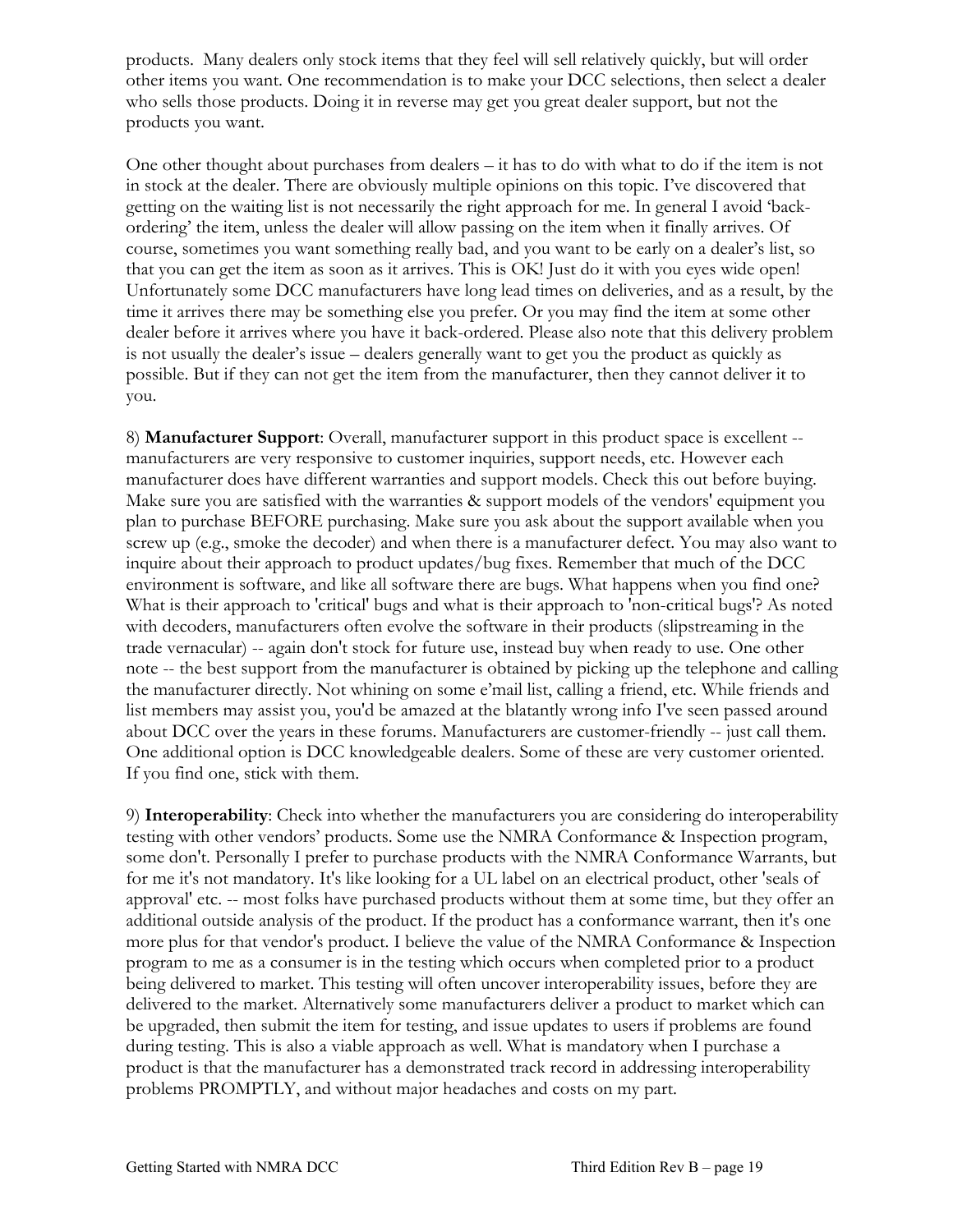10) **Power**: A typical question I get asked is how much power do I need? Or how do I choose among these DCC components -- some are 3 amps, some are 5 amps, some are 10 amps, etc.?

First, we should make sure about terms. In the market you will find manufacturers that sell individual components (a DCC command station only, a DCC power station (also known as booster)), or combinations (e.g., command station & power station in a single box). As examples:

- Lenz Electronik's SET-01 separates command station & power station into two separate boxes, but their SET-02 bundles the command station and cab into a single item (the cab), and leaves the power station as a separate box
- Wangrow currently separates the command station & power station, but they also produce a single box which has two 5amp power stations in the same box
- NCE provides a starter system with both the command station and 5A power station in a single box, but also offers power stations separately for expansion
- Digitrax's Genesis II, Empire Builder, and Chief all are integrated command station & power station, and they also offer power stations separately
- MRC integrates the command station, power station, and cab in a single box.
- CVP's Easy DCC separate the command station and power station
- Atlas's Commander combines the cab, command station and power station in a single box

For any power station (whether standalone or integrated with a command station) you need to supply power, typically via a 16-18VAC transformer or 16-18VDC power supply. For the purposes of this discussion we are really talking about the power station component of the system. (The command station typically uses a very small amount of current, and isn't generally significant to the discussion.) The question usually being asked is a combination of how much power should my transformer be able to supply and how do I decide which of the power stations will fit my layout needs? To answer this question you need to look at the power requirements of your layout. Is it a single electrical environment, or is it divided into several 'sections', 'power districts', or 'blocks'?

There are really two questions that need to be asked:

- 1. How much current is needed in this power district on my layout?
- 2. How much current can this DCC component supply continuously?

To answer question 1, you need to add up the current draw (amps) of all items that will draw power through the rails from the DCC power station in this power district (section) of the layout. Typically this will include operating locomotives, any lighted passenger cars, any powered rolling stock, and may include any turnout controllers powered off this DCC supply, and any additional accessories running off this supply. There are two key numbers: the total current of all devices operating SIMULTANEOUSLY in the DCC power district, and the start-up current draw of all devices in this district. Be careful here, as the startup current draw of some lighted items in larger scales (e.g., passenger cars) can add substantially to the operating current draw. Also don't just add up the current draw of everything you own unless you're able to operate them all AT THE SAME TIME IN THE SAME SECTION on the layout.

Now with these two numbers, you can move to question 2. All manufacturers rate their power stations, with numbers like 3 amps, 5 amps, etc. or some number xx VA (volt-amps). Without getting hung up on the electronics detail, if the manufacturer only provides a VA rating, you can convert VA to amps, by dividing the VA number by the output voltage supplied (e.g. 16V). Then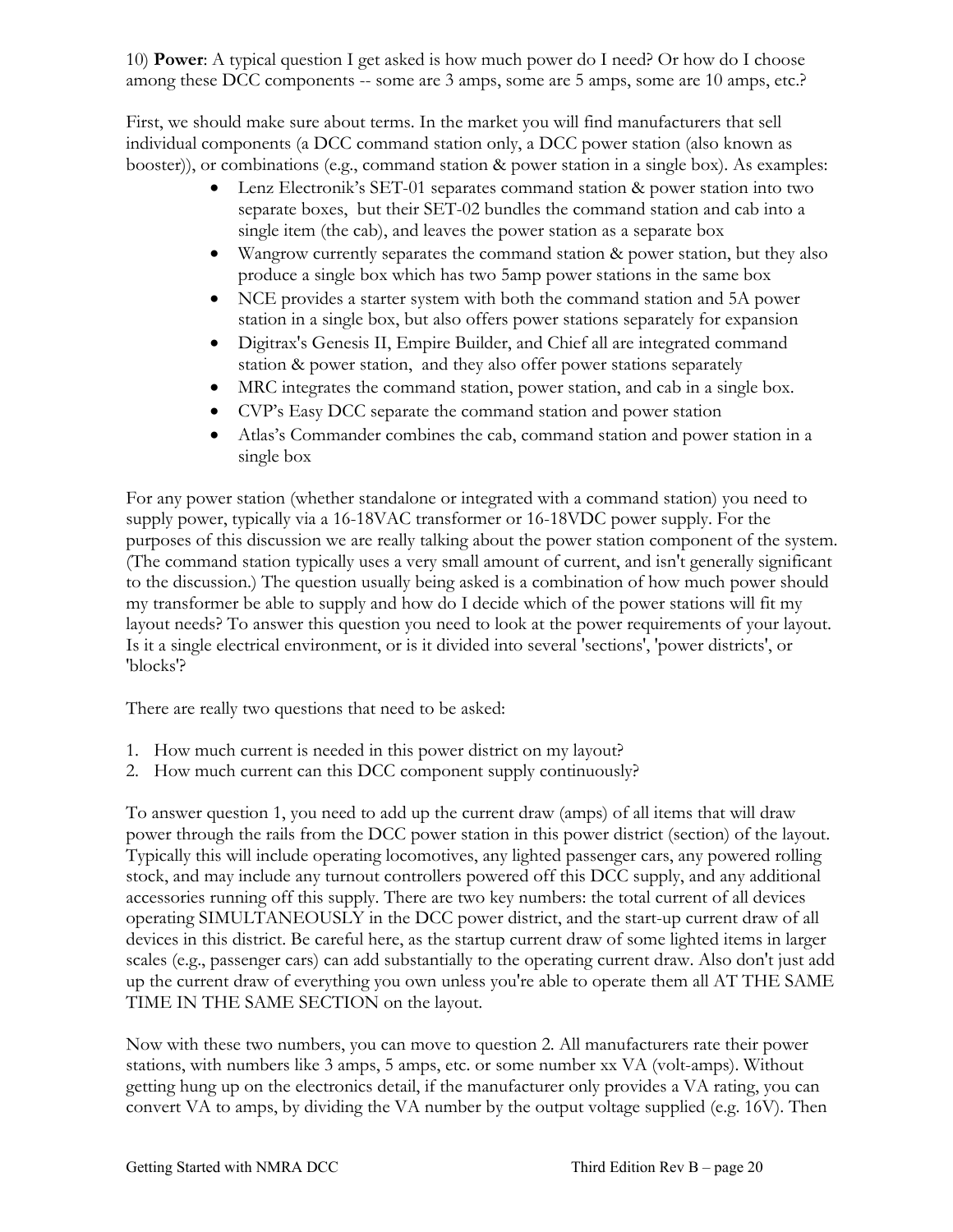you can compare based on amps. How does a specific product match your needs? Note that in general these ratings are continuous ratings, as compared with peak current which might be support for a very short time (in milliseconds).

One more note is that in our tests with various power stations, on our layouts, indicates that not all power stations will continuously run at their maximum current rating. You may want to inquire of the manufacturer as to how long the power station will run at the rated maximum before shutting down, or if any other conditions are required to achieve the maximum power from the power station, like the addition of an external fan for cooling, etc. In S scale, if you run American Flyer locomotives, you should also verify with the manufacturer that the power station will be able to supply the maximum current rating at the higher track voltages. Some S scale modelers who run American Flyer and have converted to DCC are using higher track voltages (16-18V). The has the advantage that it provides higher voltage to smoke units that are powered from track power, but has the disadvantage that some DCC sound decoders do not run at track voltages at above 16V. So consider this before you make your decision.

Most of these DCC components also have the option to choose the DCC output voltage at one of two or three levels (e.g., N, HO or O-G) which you can use to set track voltage level. We recommend that S scale layouts run at the "HO", "Standard", or 16V (or less) settings as provided by the various manufacturers.

11) **Programming.** Another feature that varies among different systems on the market is the programming features that are included. Many of the entry-level systems support what is called "blind" programming. This means that you can write now values in a decoder's *configuration variables (CVs)* but you cannot read them back. Mid range systems and larger usually also offer the ability to read them back, so you can check the currently programmed value.

Another feature difference between systems is whether or not they offer "independent programming track output". Some systems switch off the mainline track outputs when you switch to use the programming track, while others allow both to run simultaneously. Does it matter? If your layout is a single operator layout, then it probably does not matter to you. But if you have multiple simultaneous operators on your layout, then shutting down an operating session to reprogram the decoder in a single locomotive may not be what you want to happen. Please note that there are other solutions to programming that may make this a non-issue. For example you could use a separate system (perhaps an entry level system) on your workbench for programming. This is what I do. Another solution is to use a PC with a Digitrax PR1 and either the PR1DOS or PR1WIN software. The PR1 is a small, low priced power station that connects to you PC's serial port. PR1DOS and PR1Win are two applications (one running under DOS and one running under Microsoft Windows) that allow you to read and program most decoders without ever using your DCC system. This has the added advantages that you can change multiple CVs at one time, and save the values of the CVs to a PC based file, so that they can be used later to re-program that decoder, or to program additional locomotives to the same values.

Another programming related feature to be aware of is what programming modes are supported by the DCC system. The NMRA Recommended Practice on programming includes three methods of programming on the programming track (called register, paged and direct mode programming modes), and the NMRA Recommended Practices also support one mode of programming on the mainline (called operations mode programming). In order to use a particular form of programming, both the DCC system and the decoder must support that particular form of programming. Not all DCC systems and DCC decoders support all forms of programming. The NMRA DCC Working Group is working reduce the multiple forms of programming in order to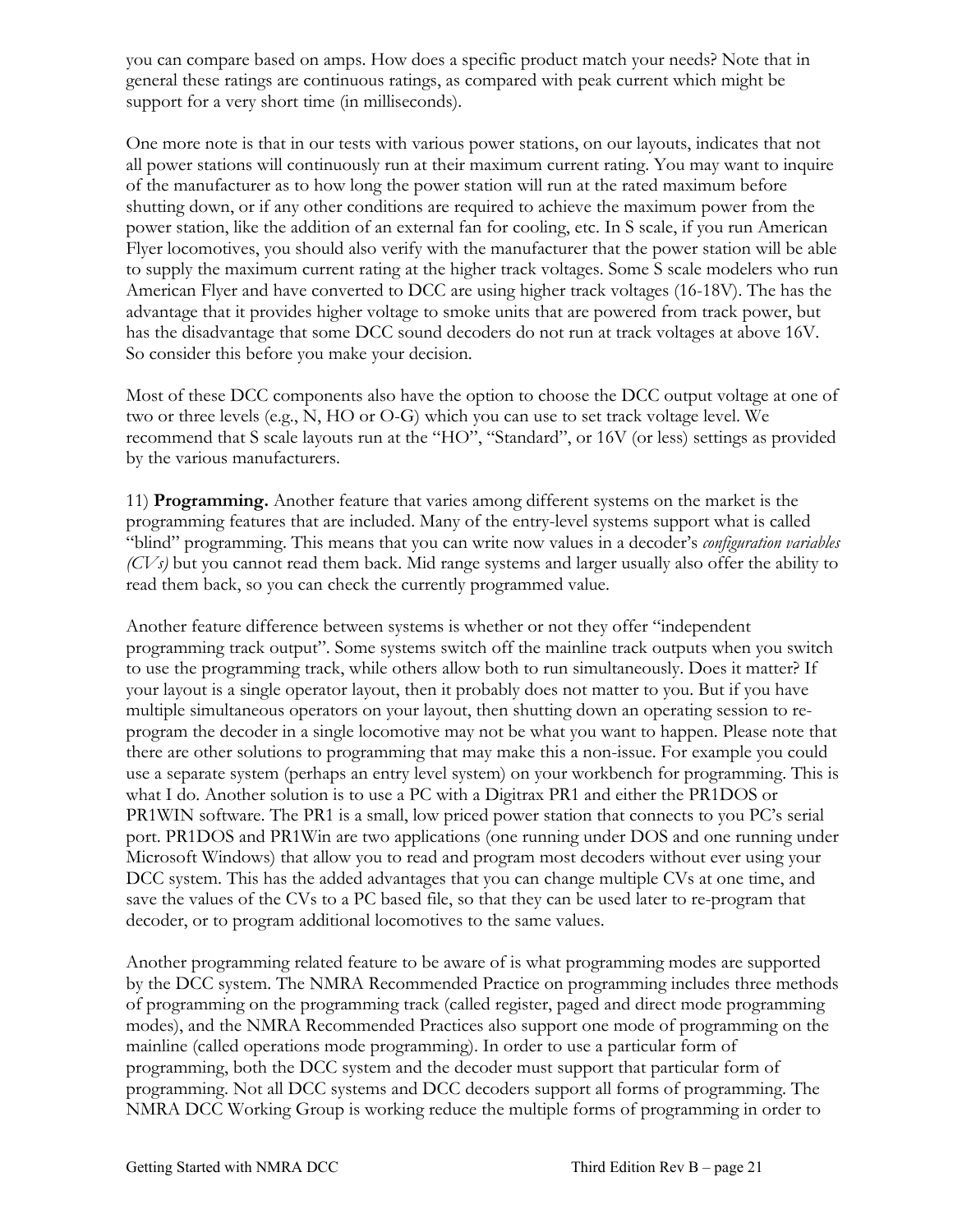reduce the problems associated with so many programming forms and multiple vendor implementations. For the future it appears the focus will be on all decoders fully supporting the direct mode form of programming on the programming track and operations mode programming on the mainline. Command stations into the foreseeable future need to support all modes of programming in order to provide users with the ability to mix and match decoders with their system. My advice when buying a new DCC decoder is to look for decoders that fully support the direct mode form of programming on the programming track, and fully support operations programming on the mainline. And then try to standardize on your use of these for all decoders possible. Another bit of advice is to give operations mode programming (also known as "programming on the main") a try. You'll be pleasantly surprised at how easy it makes programming. I still recommend that the locomotive go first to the programming track after a decoder is installed, since the programming track is a low current environment, and you will be less likely to "toast" your decoder if you have made an installation error. While it is on the programming track, set the address. Then use operations mode programming for setting or changing all other CVs. This will reduce the need for a programming track to a very minimal need, and for certain CVs like sound volume, sound effects, and lighting effects, by use operations mode programming to set/change their values, you will be able to see and/or hear the effect of the change immediately.

12) **Fast Clock.** Are you interested in having an integrated fast clock for your DCC environment? For some time manufacturers such as GML Enterprises have made fast clock systems available for model railroad use. Some DCC manufacturers have integrated fast clocks into their systems, and include the display of the "fast clock" time on some of the higher end cabs. Both Digitrax and NCE include fast clock support in certain of their products. In addition there are larger fast clock displays available for the NCE Cab Bus (from NCE) and for the LocoNet cab bus (from Logic Rail Technologies).

#### **Summary**

I hope this section helps you think about features you need or want as you are selecting a DCC system. As I indicated earlier, it's not rocket science, just prudent purchasing research and decisions, and knowing what questions to ask. Feel free to contact me if you have particular questions...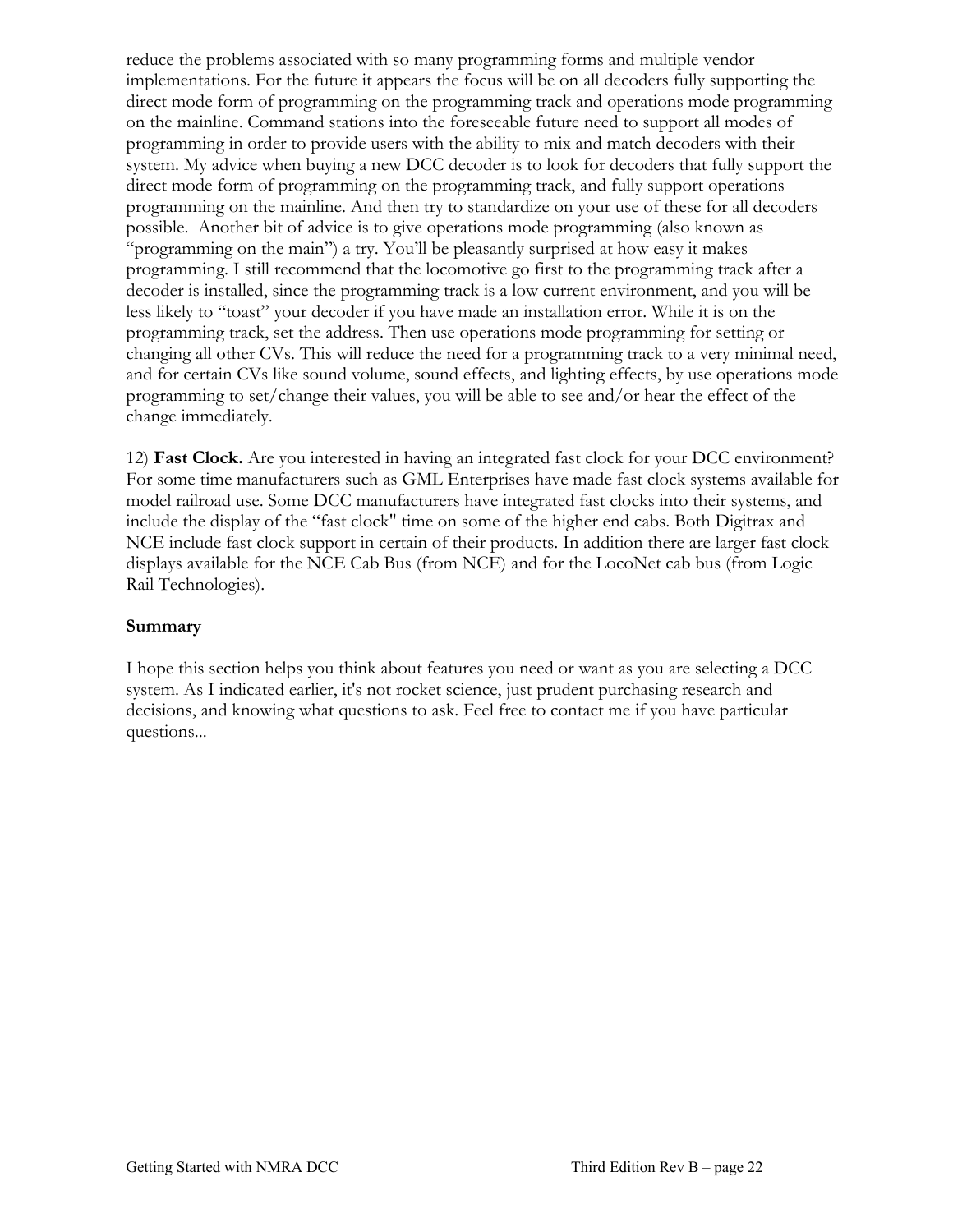# **DCC Power Stations (aka Boosters) and their Power Supplies**

For each DCC power station, you will need a power supply. It is recommended that you use a power supply that is approximately 1-2 amps greater than the expected maximum output of the DCC power station. For example if you're using a 5 amp DCC power station, use at least a 6-7 amp power supply for it.

Also most DCC power stations on the market today have a switch that lets you select the output voltage to the layout. Be sure your power supply is rated at or higher than the voltage you plan to select from the DCC power station. This should help insure that your power supply does not become a limiting factor in power supplied to the layout.

Power supplies can come from a great many places. What you use really depends on what you already may have, or if you need to purchase something, whether you want to assemble it yourself, or want something pre-packaged. Remember that it is not necessary to spend significant dollars to get a supply with levers, handles, dials, meters, etc. They're generally not needed for DCC. You should be able to purchase a power supply in the \$40-\$100 range depending on size, where you purchase it, and whether it is or is not UL approved. Some examples:

- Larger wattage American Flyer transformers make reasonable power supplies just leave the lever set at a voltage setting higher than that selected on the DCC power station.
- Many smaller model railroad transformers DO NOT make good power supplies for DCC power stations, as they typically have very low wattage or Volt-Amp (VA) ratings. As such they do not produce much power.
- Old & new electronics components are perhaps a good place to salvage a power supply. For example, laptop power supplies are often rated at 2-3 amps. Look for something at 16-20VAC, with sufficient amps to meet your needs.
- A number of DCC dealers offer transformer kits. The may come partially assembled, and you usually need to complete assembly yourself. Note that these are NOT UL approved, and should obviously be used with care. Also note that if you have kids around your layout you should be sure to exercise appropriate caution with placement, etc. For example, Tony's Train Xchange (TTX) offers three "kits"- XFR8 (8amp), XFR10(10amp), XFR12(12amp). These all come pre-wired with an AC plug, AC switch, and an appropriately sized circuit breaker, but without a case. Another example is Mansfield Hobbies which offers 5 amp and 10 amp kits, including transformer(s), AC line cord, fuse holder, fuse, and case. The modeler assembles these. Remember that all of these should be used with appropriate care!
- Another choice for a pre-packaged UL approved power supply is the Lionel PowerHouse transformers – either the: PH-1 model #L6-12866 or the PowerHouse 180 model #6-22983. The L6-12866 power supply is rated at 18VAC, 7.3A, and includes a lighted on-off switch, and a 7A circuit breaker with reset button. The L6-22983 is rated at 18VAC, 10A, 180VA and also includes a lighted on-off switch and a circuit breaker with reset button. When purchased at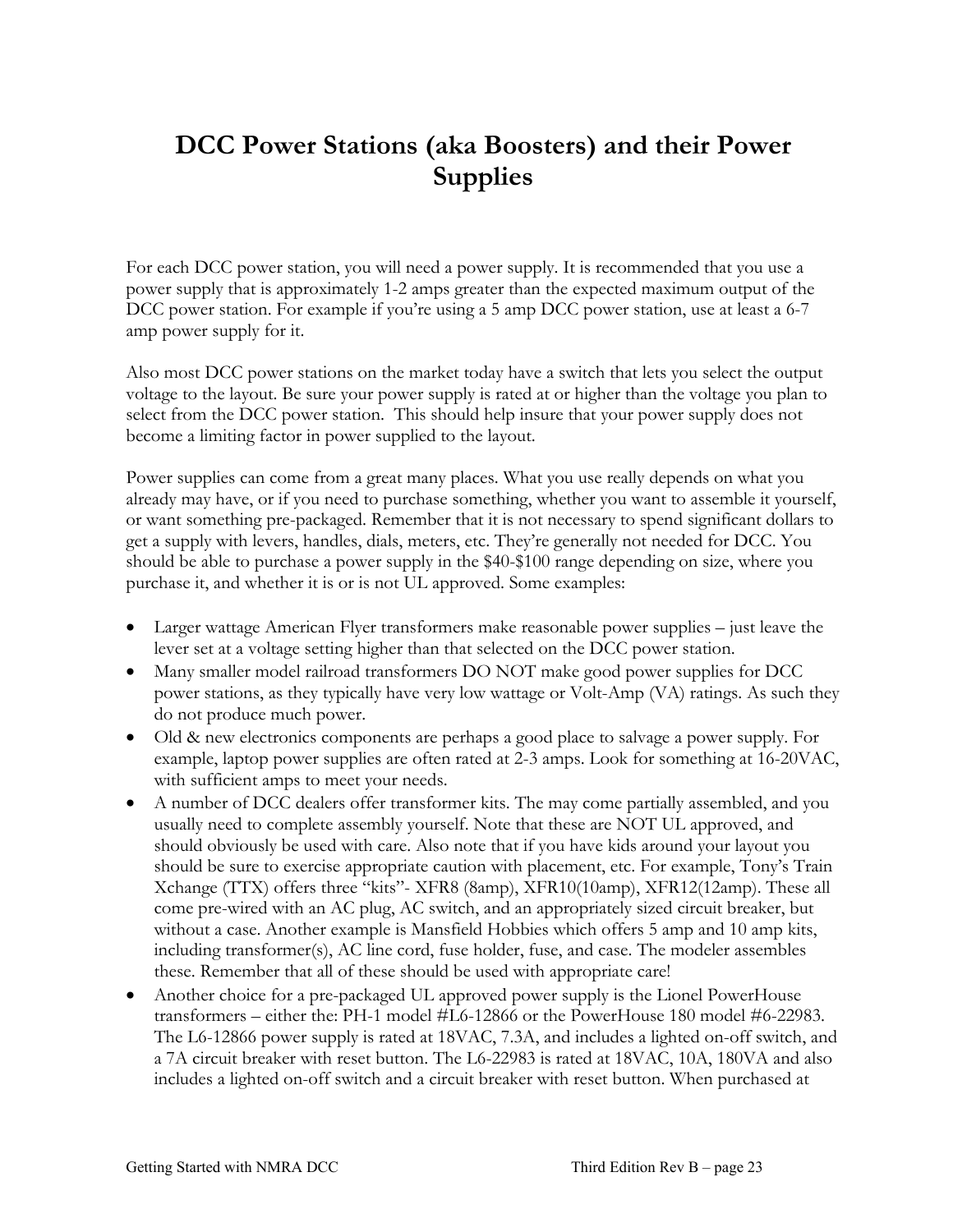mail-order prices, these represent one of the most cost effective, pre-packaged, UL approved, high current power supplies on the market.

Tips:

- Good cabinet for the TTX XFR8 is Radio Shack #270-253A (\$5.99) utility case, with non-marring rubber feet, louvers
- Install an "on" light so you know when power is applied example is Linrose Pilot Light B6012M5 (Green neon, 105V-125V, 3/8" hole) – can be installed across the 120VAC input terminals of power supply. Radio Shack sells similar lights.

To determine what size power supply you should use for the power station, check the rating of your power station or integrated command station/power station. You need to be concerned about the specifications:

- Current Rating
- Input Voltage Range Supported

First let's look at Current Rating (or Amps). Once you have the maximum rating for the power station, add 1-2 amps -- that's how I choose the size. For example, I just installed an 8 amp Digitrax Chief. For that we're using an 18VAC, 10 amp supply. I've also got a Wangrow System One set installed. Since it has a dual 5 amp (total 10 amps) power station in a single box, I'm using an 18VAC, 12amp supply to feed it. For a MRC Command 2000 (rated at 2.5amps, peak 5amps), I'm using a 5amp supply. This rule of thumb will insure that you'll get the max current available from the power station, as opposed to being limited by the power supply. But remember this might be overkill. If you're operating a small N or HO layout which won't ever draw more than 3 amps, you could use a transformer with a smaller current rating, e.g., 4 amps. I recommend that all transformers used have a breaker or fuse installed to insure the transformer shuts down in an overload situation. (Most manufacturers also build this capability into their power stations.)

Now let's consider voltage. Obviously the voltage of the power supply you choose should be within the range supported by the command station or power station. In addition, you need to consider the voltage at which you will run the layout. Many power stations have the ability via a switch to select the output voltage to be supplied to the layout. One consideration in the choice of power supply is the fact that the output voltage will be less than the input voltage. As such the voltage of a power supply may restrict the output voltage of the power station. NCE provides this guideline regarding power supply selection in their PB110 User Manual:

"The maximum track voltage adjustment is also constrained by the input power source according to the following formulae:

If DC Power Source: Maximum Track Voltage = Source Volts – 4 volts If AC Power Source: Maximum Track Voltage  $=$  (Source Volts  $-$  4 volts)  $*$  1.4 "

While the formulae may be slightly different based on manufacturer design of the booster electronics, it does offer a general guide.

To provide some examples of the output voltage supplied, we measured with an oscilloscope the output voltage of the following units. The table also indicates what is being used for the input supply.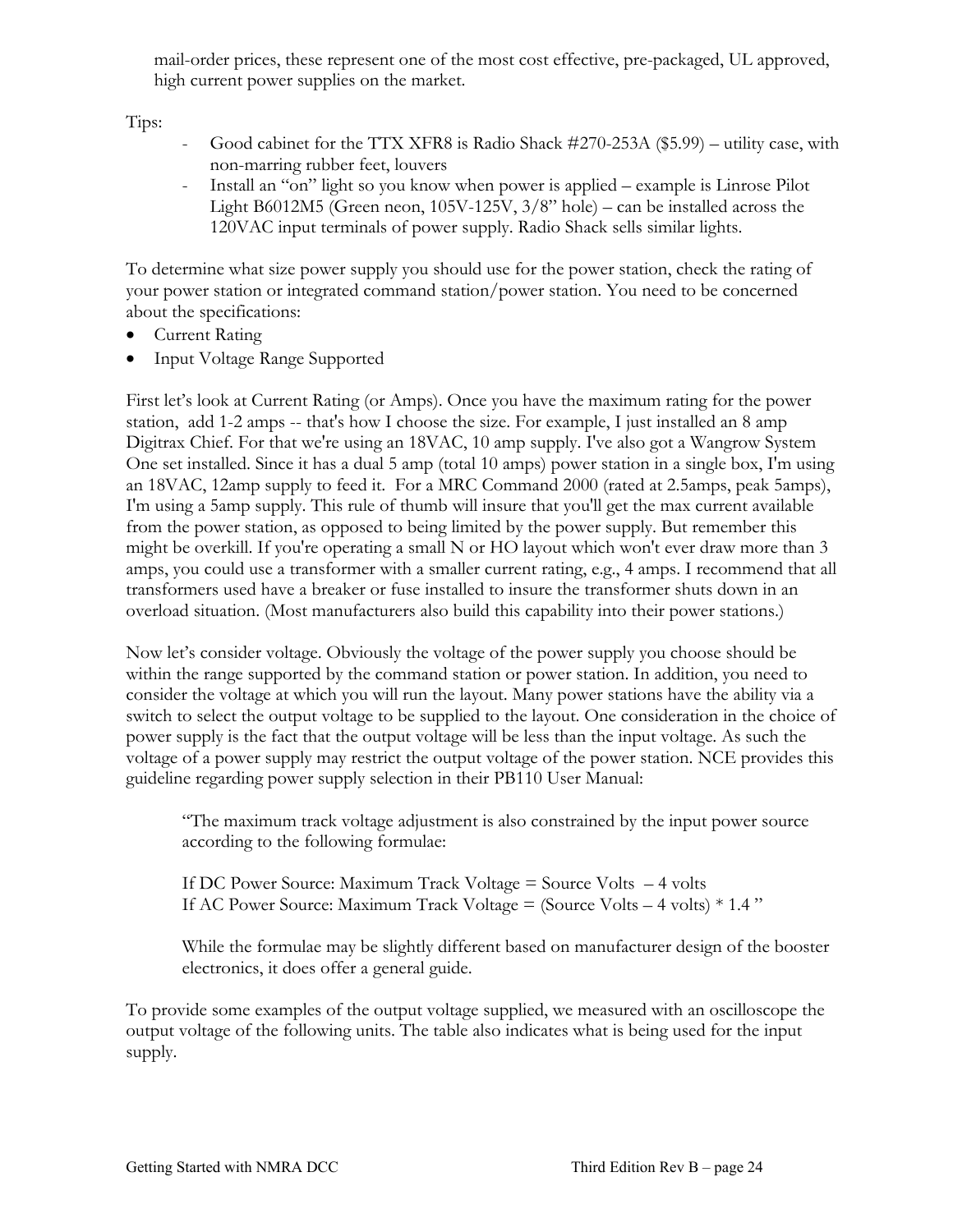| <b>DCC Power Station</b>  | Output<br>Voltage<br>Setting | <b>Input Power</b><br>Supply | <b>Measured Output</b><br>Voltage  |
|---------------------------|------------------------------|------------------------------|------------------------------------|
| Digitrax DCS100<br>(8amp) | N                            | 18 VAC                       | $\sim 11V$                         |
|                           | HO                           | 18 VAC                       | $\sim 13V$                         |
|                           | O/G                          | 18 VAC                       | $\sim 18V$                         |
| Digitrax DB100+<br>(8amp) | N                            | 18 VAC                       | $\sim 11.5 \text{V}$               |
|                           | HO                           | 18 VAC                       | $\sim 13V$                         |
|                           | O/G                          | 18 VAC                       | $\sim 17.5V$                       |
| Lenz LV100                |                              | 18 VAC                       | $\sim 15V$                         |
| Lenz LV101                | Adjustable                   |                              | Adjustable from<br>11.5V to 22V ** |
| North Coast PB110         | Scale                        | 18 VAC                       | $\sim 15V$                         |
|                           | Adjust setting               |                              | Adjustable from<br>11.5V to 22V ** |
| Wangrow Dual 5amp         | N                            | 18 VAC                       | $\sim 9V$                          |
|                           | HO                           | 18 VAC                       | $\sim 15V$                         |
|                           | O                            | 18 VAC                       | $\sim 19V$                         |

\*\* Not measured, information based on manufacturer's documentation.

One final note is that using a source that supplies voltage substantially higher than required may result in the power station having to shed excess heat, or in the worst case may damage your power station. So review carefully the manufacturer's recommendation for a power supply for the power station, based on the voltage out that you desire.

### **DCC Power Stations for S Scale Layouts**

As you might expect S scale locomotives require a little more operating current than the small scales such as N and HO. An easy rule of thumb is that S scale locomotives with a drive system composed of modern can motors and flywheels will draw approximately 0.5A to 1.0A per locomotive running on the layout. On the other hand you will find that American Flyer locomotives will require substantially more operating current – typically in 1A to 3A per locomotive range, depending the age of the locomotive, condition of the motor, additional accessories on the loco like smoke, etc.

Our experience with DCC on S layouts indicates that S scale modelers using modern locomotives from companies such as American Models and S-Helper Service will likely find most of the DCC power stations suitable for their needs. More than one power station may be required depending of the number of locomotives being operated simultaneously. Modelers operating American Flyer locomotives would be better served with DCC power stations rated at 8amps or above, unless of course they are only operating one locomotive at the time. The one exception to the 8 amp rule of thumb for American Flyer operators is the Wangrow System One Dual 5 Amp power station – our tests show that it will support a layout with operating Flyer locomotives.

Modelers using the rolling stock, other than decoder-equipped locomotives, that has current requirements need to figure these in the equation as well. Examples are lighted passenger cars or a lighted caboose.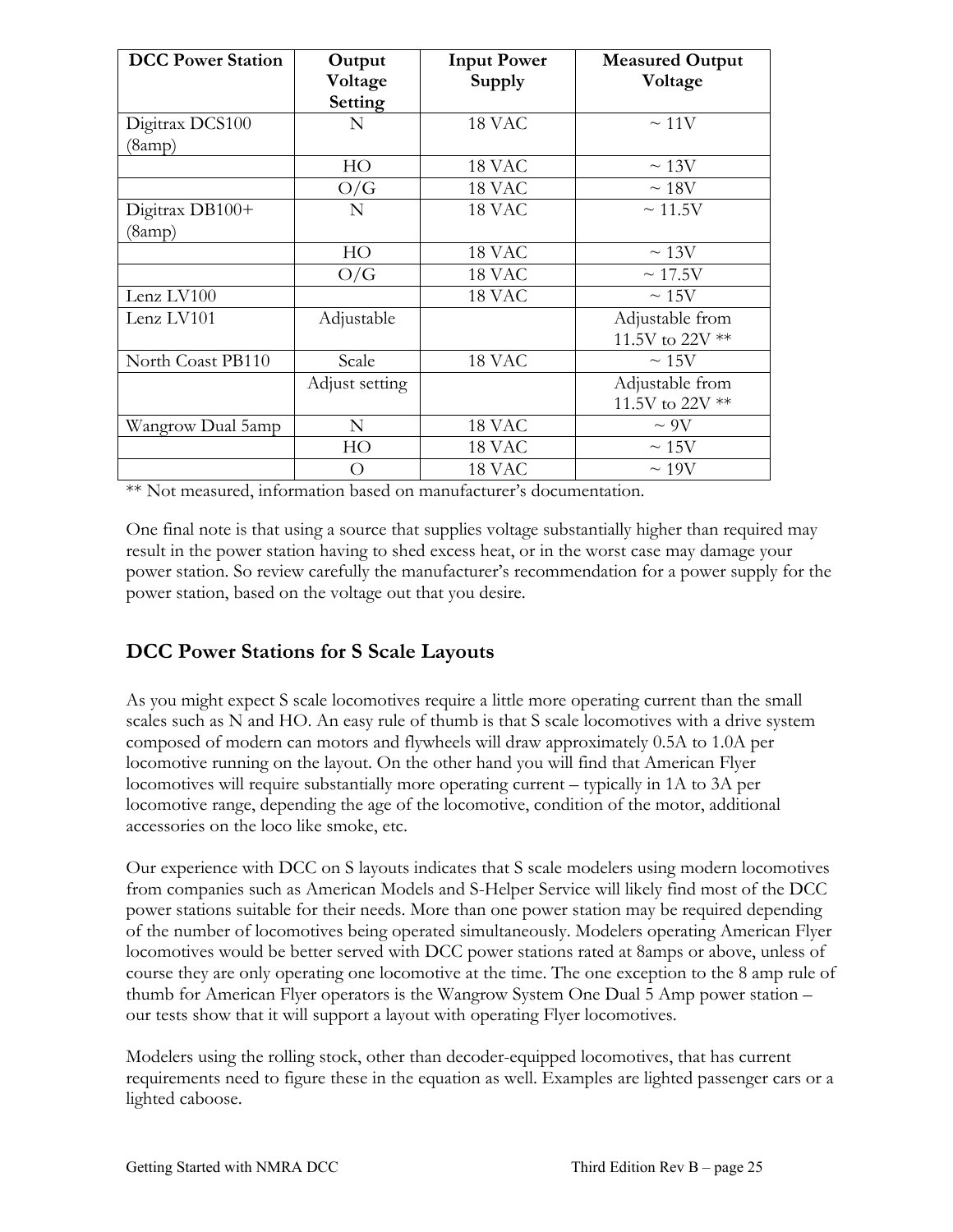| <b>American Models</b>     | Follow the American Flyer rule of thumb and use 8amp power         |  |  |
|----------------------------|--------------------------------------------------------------------|--|--|
| Heavyweight passenger cars | stations at a minimum. These cars each have three high current     |  |  |
|                            | draw bulbs per car (in parallel), and without a sufficient sized   |  |  |
|                            | power station, it will not be possible to start the layout without |  |  |
|                            | removing one or more of these cars. (An alternative to this (that  |  |  |
|                            | we recommend) is to remove the bulbs supplied by American          |  |  |
|                            | Models, and replace them with much more efficient bulbs like       |  |  |
|                            | the 16V, 30ma bulbs available from Miniatronics.                   |  |  |
|                            |                                                                    |  |  |
| <b>S</b> Helper Service    | Draws approximately 0.08A when on the layout due to its            |  |  |
| Lighted caboose            | lighting. This caboose has a special power circuit that works on   |  |  |
|                            | AC, DC, or DCC.                                                    |  |  |
| <b>American Models</b>     | The lighted coach draws approximately 0.225A. Have not yet         |  |  |
| Budd passenger cars        | measured the other lighted cars in the set. Like the heavyweight   |  |  |
|                            | bulbs, you can lower your current needs, by replacing the bulbs    |  |  |
|                            | in these cars with the Miniatronics bulbs.                         |  |  |

So be sure to include these current needs in your count. As well as any other lighted rolling stock you may have on your layout. More information on bulbs can be found later in this document.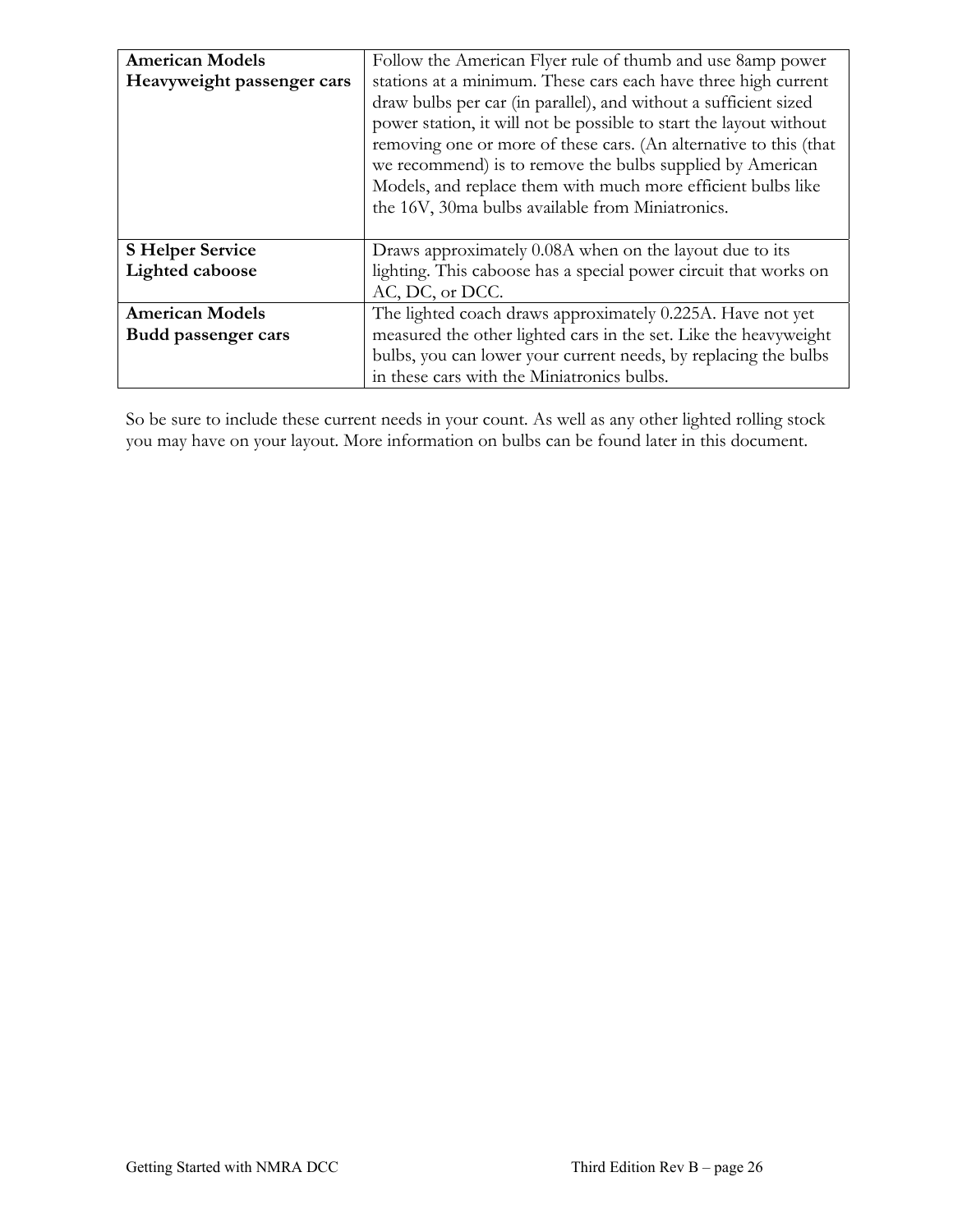# **Locomotives, NMRA DCC Decoders, and Installations**

### **NMRA DCC Mobile Decoders for S Scale Locomotives**

S scale modelers have a wide variety of mobile decoders to select from for installations in locomotives. As noted above modelers need to consider the various features available in mobile decoders. In addition, the stall current of the locomotives motor needs to be considered. The stall current is the maximum current that will be drawn by the locomotive if it "stalls" for some reason – for example, under heavy load, etc. Each type of locomotive will have a unique stall current. There are there are several ways to determine the stall current of a particular locomotive. By far the easiest is to consult a table that someone else has prepared, which lists the stall current of various locomotives, including the one of interest to you. The table below contains the stall currents, as measured by the authors, of some common S scale locomotives.

| Locomotive                                    | <b>Stall Current</b> | <b>Operating Current</b> |  |
|-----------------------------------------------|----------------------|--------------------------|--|
|                                               | @14VDC               | @14VDC                   |  |
| American Flyer #312                           | 3.7 Amps             | $2.5$ Amps               |  |
| American Flyer #322 Hudson (universal motor)  | 2.6 Amps             | $1.25$ Amps              |  |
| American Flyer GP7 (universal motor)          | 2.7 Amps             | 1.9 Amps                 |  |
| American Flyer GP7 (Lionel with DC motor)     | 2.3 Amps             | $0.9 \text{ Amps}$       |  |
| American Flyer PA1                            |                      |                          |  |
|                                               |                      |                          |  |
| American Models Baldwin Switcher              | 1.6 Amps             | $0.7$ Amps               |  |
| American Models Pacific (4-6-2)               | 2.6 Amps             | $0.65$ Amps              |  |
| American Models GP-9                          | 1.6 Amps             | $0.5$ Amps               |  |
| American Models FP-7                          | 1.4 Amps             | $0.5$ Amps               |  |
| American Models RS-3                          | 1.6 Amps             | $0.5$ Amps               |  |
| American Models GG-1                          | 1.4 Amps             |                          |  |
| American Models F40PH                         | 1.6 Amps             |                          |  |
|                                               |                      |                          |  |
| S Helper Service SW-9 (with DC shorting plug) | 1.2 Amps             | $0.4$ Amps               |  |
| S Helper Service F-3 (with DC shorting plug)  | $2.25$ Amps          | $0.65$ Amps              |  |
|                                               |                      |                          |  |
| River Raisin Models NYC 2-8-2 H10a            | $2.25$ Amps          | $0.8$ Amps               |  |

Another way to determine the stall current is by consulting magazine reviews where available for the locomotive in question. Reviews in *Model Railroader, Rail Model Journal, and Model Railroading* generally include the stall currents as one of the electrical measurements.

Another way to determine the stall current is to measure it. Two methods of measuring the stall current are:

1. Connect a DC ammeter (analog preferred) with at least 5 amps capacity in line between the power supply and the track. Place the loco on the track. While holding the loco to keep it from moving, turn the power supply up to 14V, while allowing he wheels to spin. This is the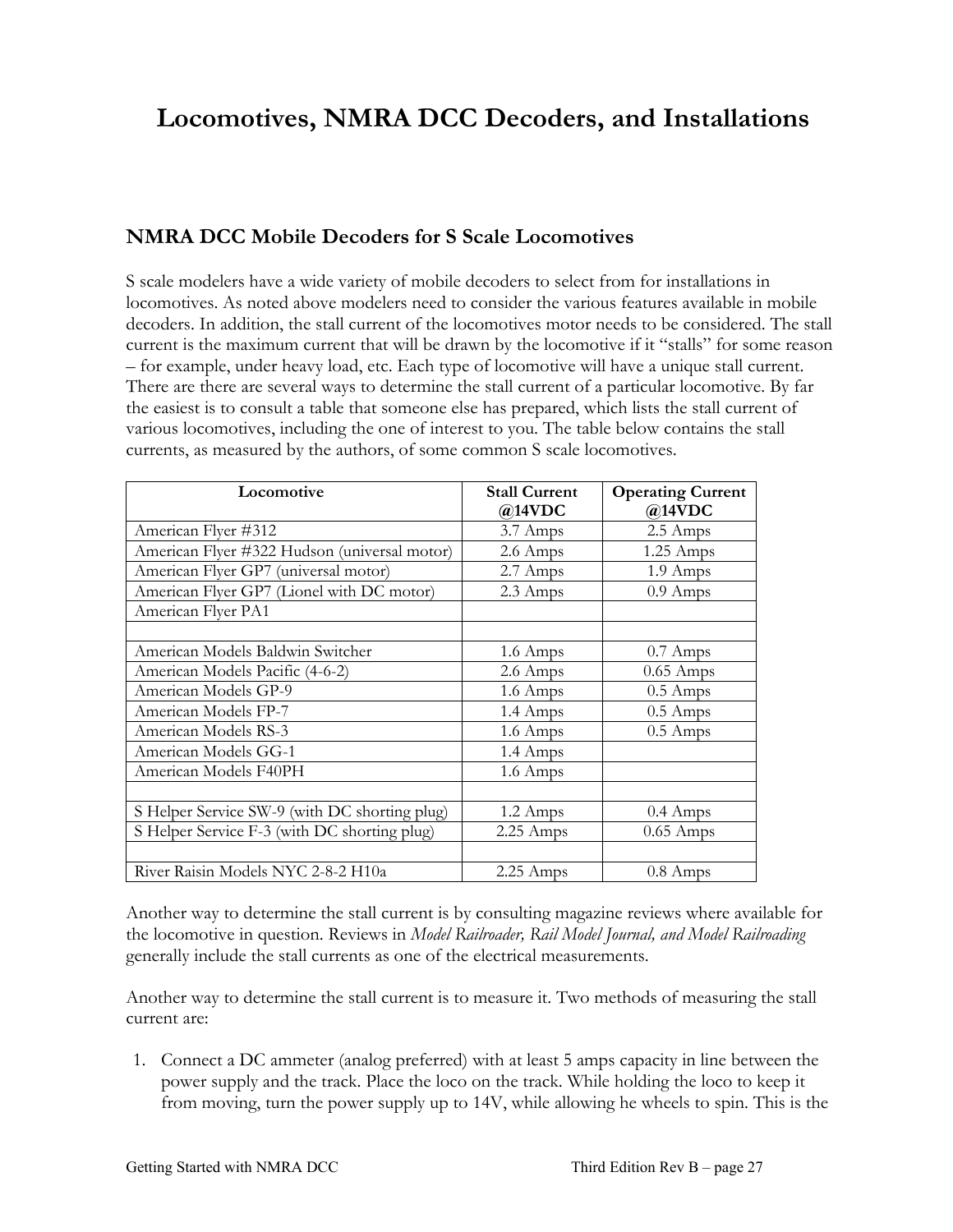operating current. DO THIS NEXT STEP QUICKLY. Now press the loco solidly down on the track to stop the wheels from turning. This will stall the motor. DO NOT KEEP IT PRESSED DOWN OR YOU WITH BURN UP THE MOTOR! Watch the reading on the ammeter. This will be the stall current or peak current draw of the loco. Repeat this several times to develop an average measurement.

2. Using your multi-meter measure the resistance across the two motor leads. While doing this turn the motor to obtain the lowest resistance reading. On a can motor, you can usually turn the flywheels to accomplish this same effect since you cannot actually reach the motor to turn it. Once you have the resistance measurement, you can use the formula:

Stall current  $=$  voltage  $/$  resistance

Where *voltage* is the voltage level of the DCC power station output (see table on page 15)

The other measurement that is quite handy is the *operating current.* This value can usually be obtained by measuring the amps while your locomotive is operating at close to top speed on your layout, although the "wheel spinning test" in option 1 above may provide a more accurate measurement.

Once you have the stall current and operating current from one of the above sources, you need to determine what decoders are available to meet your needs. DCC Decoders generally have a current rating, as well as a peak current rating. For example a decoder advertised as a 1amp decoder generally can support an operating current of 1amp. This current rating should be equal to or greater than the operating current of the locomotive. The manufacturer of the same decoder may also advertise a peak current rating. This *peak value* should be greater than the stall current of the locomotive.

 NOTE: If you select a decoder with a smaller operating and/or peak current rating than the locomotive measurements, you will likely burn out the decoder. This is where your having investigated different warranties from the various manufacturers might be useful!

Once you have the possibilities for decoders to meet you current needs, now you can compare their other features to see which ones meet your other requirements.

Consider the example in the next section.

#### **DCC Sound Decoders for High Current Draw Locomotives**

Let's consider one additional tool you might find useful. Let's assume that you really want to install one of the Soundtraxx Digital Sound decoders so that you have both a DCC decoder and full sound. These units are rated at a maximum of 1.5amps operating current, which is less than many of the American Flyer steam locomotives. Tony's Train Xchange sells a small "booster" circuit rated at 4 amps, which you use with a normal decoder. This is available either as a simple kit you assemble or pre-built. This booster circuit is coupled with the motor outputs of the decoder and track power to provide a higher current rating to the motor. The circuit for this "booster" circuit is also documented in one of Larry Puckett's DCC Update columns published in a past issue of *Model Railroading* magazine.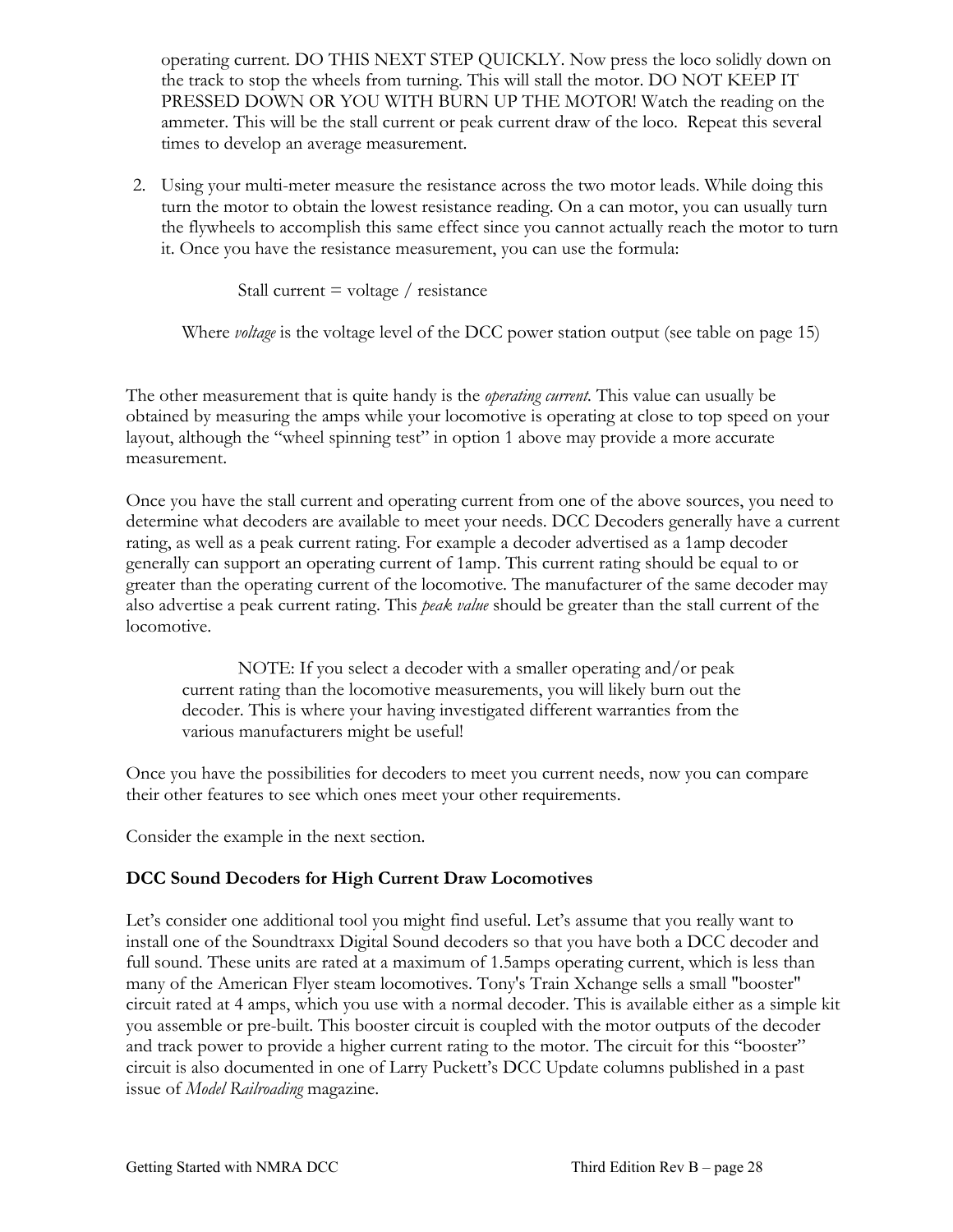For diesel locomotives with EMD power and where you need a DCC decoder that will support more than the 1.5A supported by the SoundTraxx DSD150, you might consider purchasing one of the S Helper Service DCC sound decoders. While these were designed for the S Helper Service F-3s, they can also be used for other applications where the locomotive has an EMD engine.

#### **Installations in S Scale Locomotives**

Each installation is a little different as a result of difference in the locomotive, choice of decoder, and special consideration such as lighting effects and/or sound effects desired.

If you have one of the recently released F-3 sets from S Helper Service, this installation is the easiest of all. Your loco could be ordered with DCC controlled sound & lights already installed by S Helper Service. If you had one of the early orders, or purchased a version without DCC already installed, then installation is a snap. Just remove the shell and plug it in! You can find more about Getting Started with DCC in your F3 including pictures of the installation and other tips on the Bristol S Gaugers web site DCC pages at: http://www.bristol-s-gauge.com.

If you have one the DCC ready locomotives offered by S Helper Service (SW-9/1200 and SW-1), then installation is also very easy. Select a decoder with the NMRA Type M (2x4) plug, remove the shell and plug it in the socket provided.

All the other S scale locomotives require a bit more work. As such it is not practical to document each installation in a guide such as this one. However we have completed a number of different installations in S scale and we are happy to consult if you have questions. In addition we have started the process of documenting some of the installations we have done in S scale. If you check the Bristol S Gaugers web site at on the DCC pages you will find the following installations already documented with instructions and pictures:

- Installing a DCC decoder + SoundTraxx DSX decoder & speaker in a S Helper Service SW-1
- Installing a DCC decoder in an American Models S12 Baldwin switcher
- Installing a DCC decoder and working strobe lights in an American Models F40PH
- Installing a DCC decoder to control the lights in an American Models Budd passenger car

Also in the next section of this document you will find the installation of a DCC decoder in an American Flyer #322 Hudson. These installation instructions will soon appear on the web site.

In addition to these installations, some of the other DCC installations we have complete in S scale are:

- SoundTraxx DSD150 DCC sound decoder & speaker in a Lionel Flyer GP7
- DCC decoder + working smoke unit in Lionel Flyer GP7
- DCC decoder (NCE DA102EU) in American Model RS-3
- DCC decoder + SoundTraxx sound decoder & speaker in American Models RS-3
- DCC decoder in American Models GG-1
- DCC decoder + Dallee sound unit & speaker in American Models GG1
- DCC decoder + SoundTraxx DSX decoder & speaker in American Models 4-6-2
- Crown/Port Lines Reefer with SoundTraxx DSX decoder & speaker
- DCC decoder in a Pennsylvania Heritage Models RDC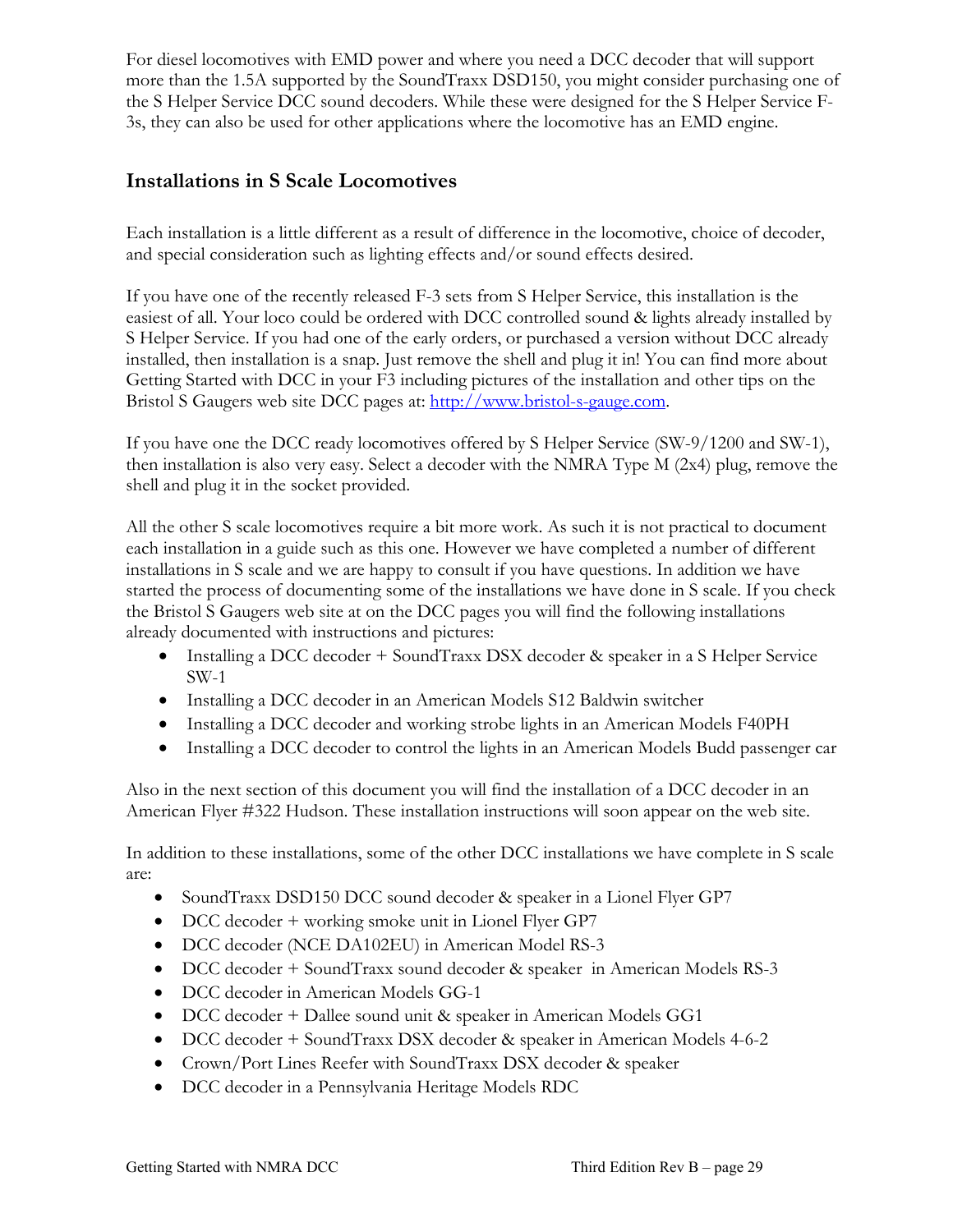• DCC decoder in a Scenery Unlimited brass Gas Electric

For each of the installations immediately above, we do not yet have detailed installation instruction, but we do have some photos (and in some case notes) showing the installation. We hope to get these up on the Bristol Club Web site soon.

### **DCC Decoder Tester**

Before installing a decoder in a locomotive where the decoder wiring connections will be soldered, it is a good idea to test the decoder prior to installation to insure all facets of it are functioning correctly. This way if a problem is found, the decoder can be returned to the manufacturer BEFORE you spend all the time soldering it in and then having to remove it.

Manufacturers generally document a simple test circuit that can be used to conduct the test, but if you install many decoders, you will find that decoder tester is a very valuable tool, since it allows you to very quickly connect the decoder and conduct the test. The September 2001 issue of *Railroad Model Craftsman* magazine includes an article by Jeff Scherb on building a DCC decoder test fixture. Alternatively if you prefer to buy instead of build, you can purchase a similar decoder tester ready-to-use from Loy's Toys. Information can be found on their web site can be found at: http://www.loystoys.com/pddectester.html#tester.

### **Installing a DCC Decoder in an American Flyer #322 Hudson**

By Bill Clark

Here is my method for installing a DCC decoder in an AF #322 Hudson:

- 1. Convert the loco to DC operation by removing the E-unit, and installing a Radio Shack bridge rectifier. This procedure is documented in Greenberg's American Flyer Operating and Repair manual, p18. The bridge rectifier costs a couple of dollars, and is available from a variety of sources including Radio Shack.
- 2. Install a decoder the normal way. I used the standard AF plug, and put the decoder in the tender. The 2 outside wires on the plug go to the motor, the two inside go to the smoke unit and headlight, which are wired in parallel. This requires a little re-wiring in the loco. I used a Radio Shack 12V relay to run the lights and smoke, as they draw too much current for the function leads.

My 322 tested out at 3 amp stall current, and 2 amp full speed. I used a Digitrax DH83FX that is rated at 2 amps. It worked fine, but I was pushing the limit. As alternative choices there are 2.5amp, 3amp, 4amp, and 5 amp (operating current) decoders on the market from a variety of manufacturers.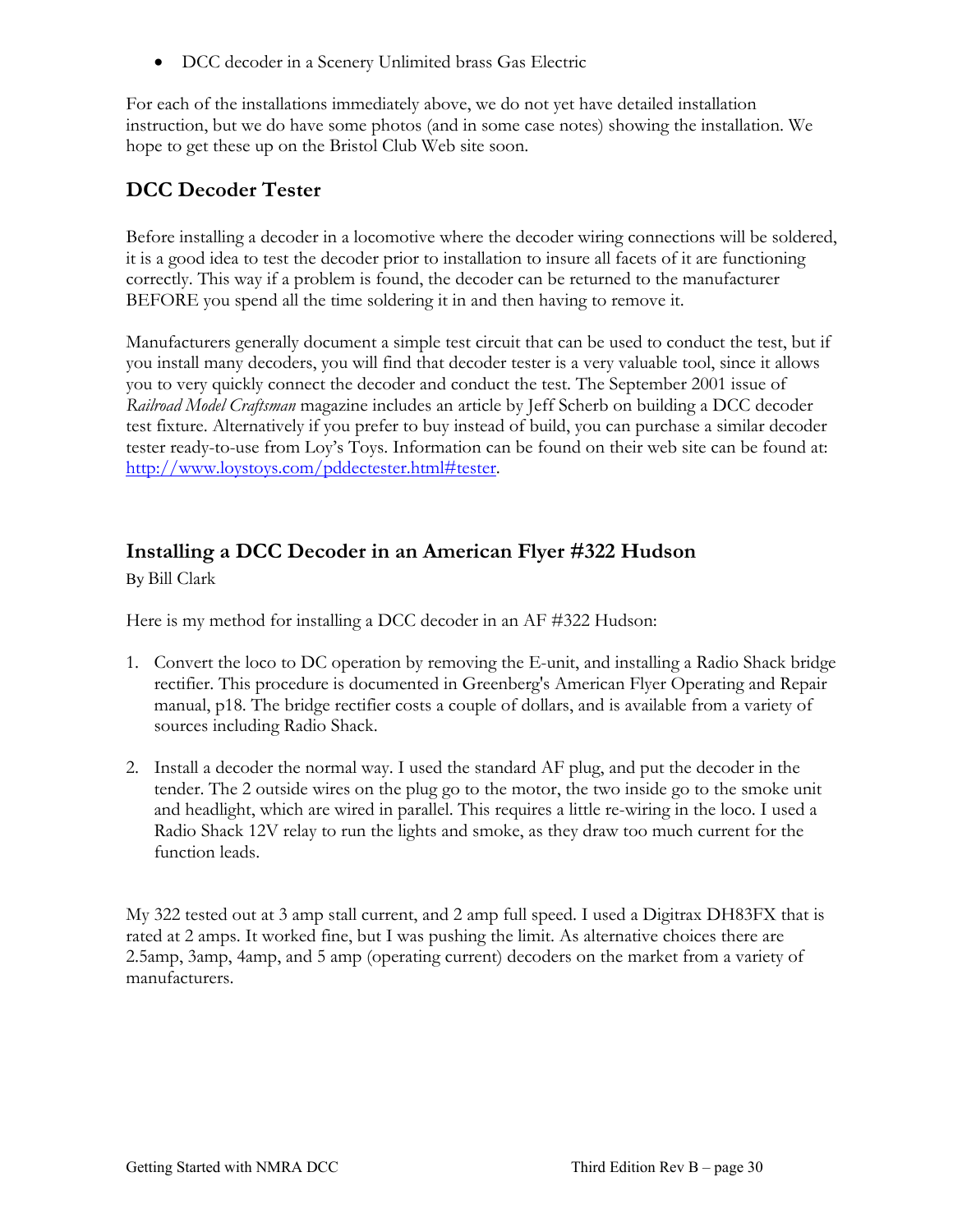### **Lights, Sound, Action!**

### **Bulbs / Lamps**

Model railroaders using DCC should pay attention to those bulbs/lamps that are in use on their railroads, where the bulb is drawing power from the track. Bulbs come in a large variety of sizes. As regards DCC, three bulb specifications are important:

Voltage the bulb is designed for

Bulbs last longer when used at or below the rated voltage. Modelers assume the manufacturer considered this rating when installing bulbs in locomotives, cars, and accessories. If you decide to replace a bulb you should be sure to select one with a rated voltage not lower than the normal operating voltage.

• Current draw of the bulb on startup

Bulbs draw several times their operating current at "cold startup time". The user of DCC should therefore take this into account when calculating the maximum current draw on a power district on the layout. A simple way to get a reasonable estimate of the startup current draw of a bulb is to remove it from its circuit and measure the resistance across the bulb. Then divide the operating voltage of the layout by the resistance. Consider the following examples:

| <b>Bulb</b>                          | Manufacturer    | Resistance         | $\sim$ Startup    |
|--------------------------------------|-----------------|--------------------|-------------------|
|                                      | Rating          | <b>Measured</b>    | Current at        |
|                                      |                 |                    | 14V               |
| Miniatronics #18-014-10              | 14V at 30mA     | $\sim$ 50 $\Omega$ | $280 \text{ mA}$  |
| Miniatronics #18-016-10              | $16V$ at $30mA$ | $\sim$ 55 $\Omega$ | $255 \text{ mA}$  |
| From American Models 70' Passenger   |                 | $\sim$ 18 $\Omega$ | $780 \text{ mA}$  |
| Car                                  |                 |                    |                   |
| From American Models S12 Baldwin     |                 | $\sim$ 12 $\Omega$ | 1170 mA           |
| loco                                 |                 |                    |                   |
| From American Flyer #370 Diesel      |                 | $\sim 10 \Omega$   | $1400 \text{ mA}$ |
| (#1447)                              |                 |                    |                   |
| From American Models Pacific (4-6-2) |                 | $\sim$ 29 $\Omega$ | $480 \text{ mA}$  |
| From S Helper Service SW9            |                 | $\sim 60 \Omega$   | $230 \text{ mA}$  |
|                                      |                 |                    |                   |
|                                      |                 |                    |                   |

As you can see from the above table the cold startup current draw can be very high for some bulbs. As a result, DCC users may wish to measure the bulbs that are drawing power from the DCC track power (either in locomotives, cars, or accessories that may be directly connected to the track). The modeler should consider replacing these bulbs with more efficient bulbs in order to reduce the current draw of the layout and hence reduce the current requirements for a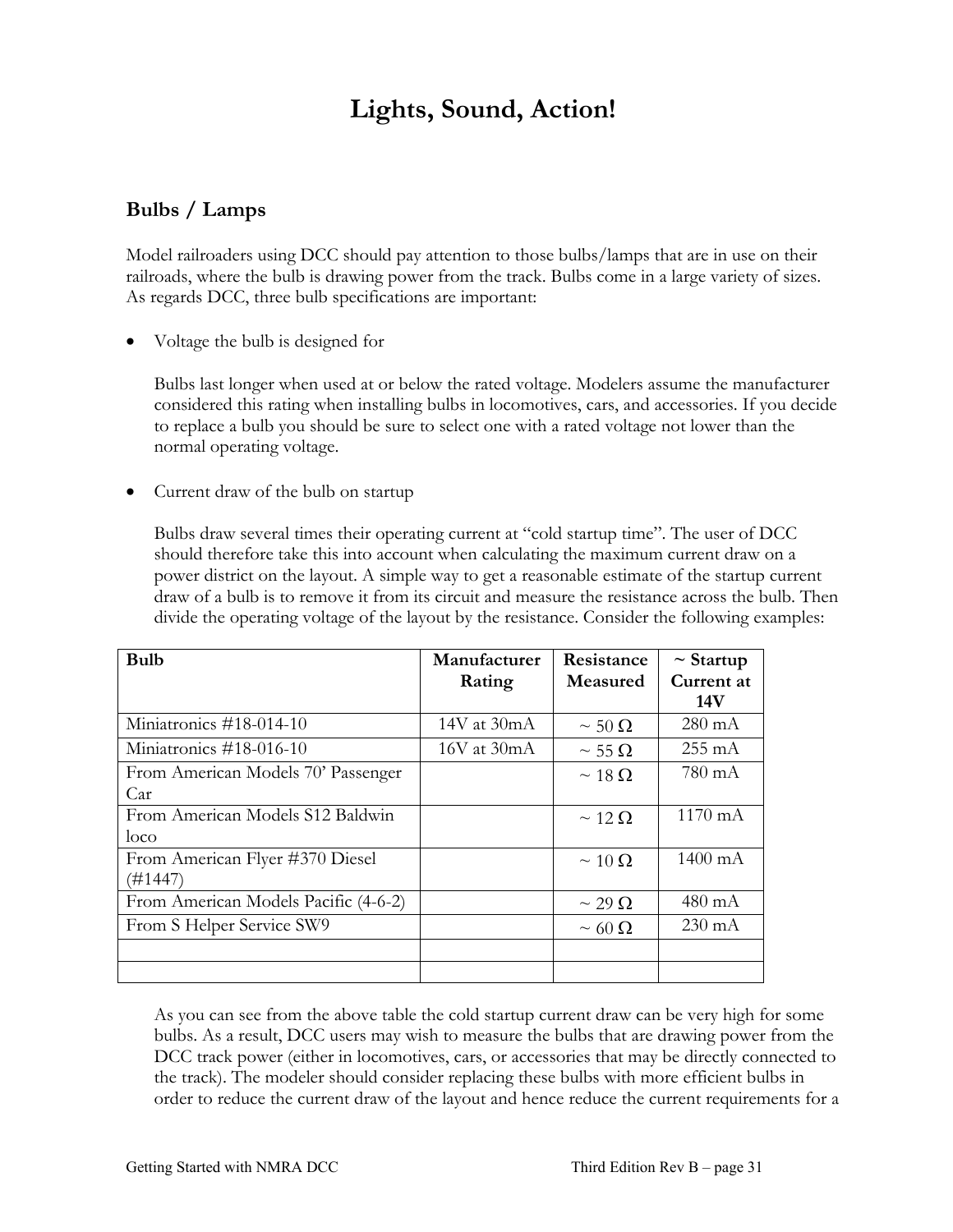DCC power station. Why? Simply stated the startup current draw will be seen every time a power district is started (or restarted in the case of a fault/short). Consider an example with a loco (1 bulb  $\omega$ ) 1200 mA) and 5 passenger cars (each with 1 bulb  $\omega$ 1200 mA) – the power district in which this train is located would need to have 7.2 Amps available to insure reliable startup! Any additional power requirements in the district would be incremental!

DCC decoders generally support only 100-200 mA current draw on a function. If the user wants to control a high current bulb via a DCC function (e.g. a headlight), then the bulb needs to be replaced with a more efficient one, or the user cannot power the bulb directly from the decoder function leads. For bulbs with a current draw near the maximum rating for a decoder's function outputs, you should install a resistor in the circuit to lower the risk of burning out the function output. Also a small resistor inline with any bulb will help reduce in the startup (inrush) current. I like to use a  $22\Omega$  resistor with Miniatronics 16V 30mA bulbs.

• Current draw of the bulb when running

As noted immediately above, the function outputs are rated for a specific current draw. Obviously the operating current requirement of the bulb needs to be lower than this rating, unless additional electronics is being added. In addition most decoders provide a total current rating for the decoder, and the sum of all items being controlled in a locomotive needs to be lower than this rating. For example if you install a headlight, reverse light, ditch lights, and a Mars light, the operating current draw of these bulbs need to be added up, and figured in the total current draw.

#### **Sound & DCC**

Among the DCC compatible products on the market today are sound units. DCC compatible sound units are available from Dallee Electronics for both Diesel & Steam locomotives. SoundTraxx offers digital sound decoders (a DCC decoder + sound unit + lighting effects fully integrated) for both Diesel and Steam locomotives. Also there are of a number of do-it-yourself approaches. Remember those greeting cards sold a couple of year ago by Hallmark? They let you record a greeting to a relative or friend. Ever consider using them for a low cost sound unit for something on your layout? Put them together with DCC control and you have a low cost sound solution for your model railroad.

One additional note is that speaker selection can make a real difference. Both Dallee and Soundtraxx offer a range of speakers for their products. Using one of these will save a lot of trial and error on your part searching for a good speaker. Another good manufacturer of speakers for this application is Korbitone, available from Mouser Electronics and other sources. The 1.5" Korbitone (Mouser #2SP015) makes a nice choice for S scale. You may want to avoid miniature speakers from Radio Shack, as the authors' experiences with these speakers have been less than stellar.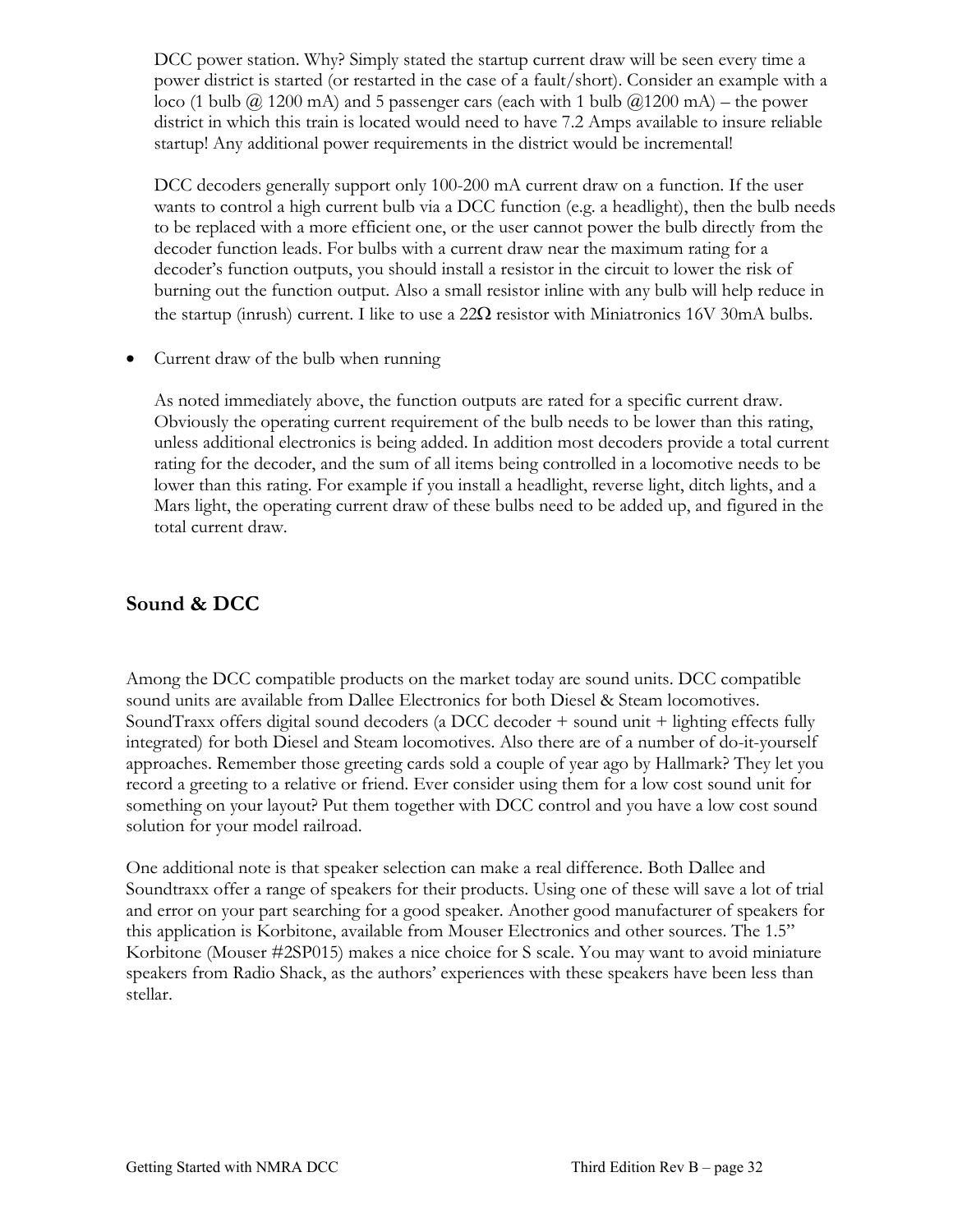| Supplier   | Part $#$ | <b>Size</b>            | Manufacturer      | Speaker Info        | Specifications  |
|------------|----------|------------------------|-------------------|---------------------|-----------------|
| Soundtraxx |          | $7/8$ " round          |                   | 20E-8 2 H           |                 |
| Soundtraxx | 810055   | $1.5$ " round          | Intervox S150RA   | $8\Omega$ 0.1W      |                 |
| Soundtraxx | 810078   | Oval                   | Intervox S11-16VN | $8\Omega$ XB        |                 |
| Dallee     | 664      | $1.6$ " x $2.8$ " oval | <b>MCI M039</b>   | 8Ω 2W 55302         | $280Hz - 20kHz$ |
| Dallee     | 662      | $1.2$ " x $1.7$ " oval | Intervox S11x16VN | $8\Omega$ WD 1.5W   | $350Hz - 15kHz$ |
| Dallee     | 663      | 1.1" round mylar       | RDIE HSP-28SA-8   | $8\Omega$ 0.3W 0595 | $550Hz - 12kHz$ |
| Dallee     | 661      | 1.5" round mylar       | RDIE HSP-36SA-8   | $8\Omega$ 0.5W 0696 | $320Hz - 10KHz$ |
| Dallee     | 660      | 2.0" round mylar       | RDIE HSP-50SA-8   | $8\Omega$ 0.5W 0596 | $400Hz - 20KHz$ |
| Mouser     | 2SP015   | 1.5" round paper       | Korbitone         | $8\Omega$ 0.1W      | $800Hz - 5kHz$  |
| Mouser     | 2SP002   | $2.0$ " round paper    | Korbitone         | $8\Omega$ 0.2W      | $500Hz - 5kHz$  |
| Mouser     | 2SP009   | 1.75" round paper      | Korbitone         | $8\Omega$ 0.1W      | $800Hz - 5kHz$  |
|            |          |                        |                   |                     |                 |
|            |          |                        |                   |                     |                 |

### **Decoder Functions and controlling other items**

As noted in the section above on Bulbs, DCC functions are designed for low current draw. If you wish to use them for controlling functions in your locomotive, or other accessories, be sure the function's current draw will be below the function's current rating. If it is not, either use a relay or an optoisolator. Using a relay is discussed in the section below on Smoke Units. If you prefer you might use an optoisolator (e.g., 4N35) plus a 2200 $\Omega$  resistor on the function lead, along with track power.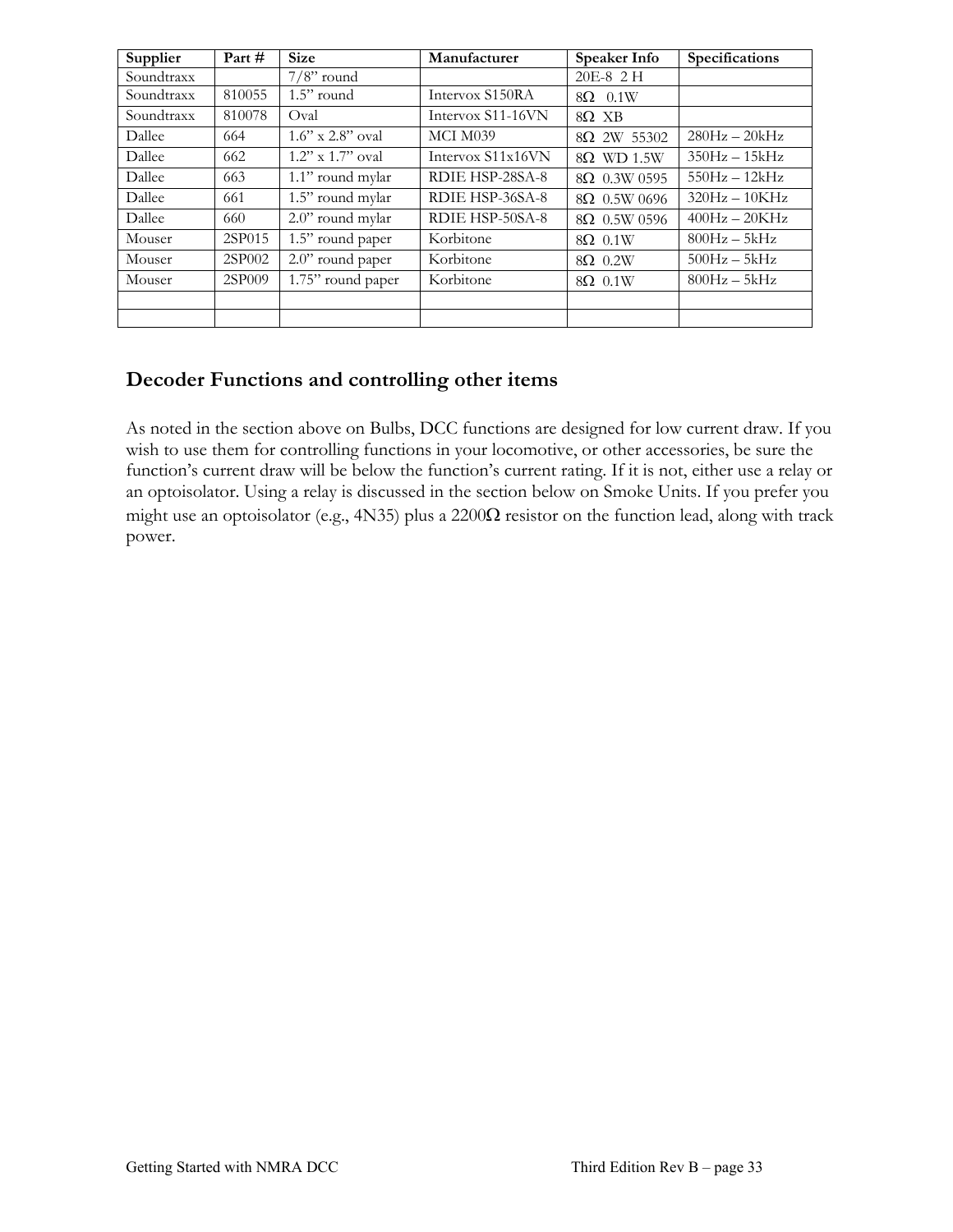### **S Scale Turnouts and DCC**

DCC Accessory Decoders offer the option of controlling turnouts remotely from the cab or from an attached computer. In some cases turnout switch machines draw more current than the accessory decoder is designed to support. American Flyer remote control turnouts draw over 3 amps to throw the turnout, and American Models remote control turnouts draw approximately 1.25 amps. To meet this need, we designed this small relay circuit to allow an accessory decoder to drive one of these turnouts.



The circuit uses two SPST normally open reed relays, and takes power to the throw the turnout from an external AC transformer. Resistor R1 has been installed in the circuit to reduce the brightness of the AF turnout lamp, and is not required. Everything needed here is available from Radio Shack, except for the resistor (we used a 3W, 82ohm resistor).

#### **American Flyer Accessories and DCC**

There are a number of possibilities for the control of American Flyer operating accessories with DCC. In many cases you can use them with few modifications. For example, on a DCC layout you can use the Railroad Crossing Flasher with standard 696 Track Trips. Just connect the two posts of the flasher as follows – one post directly to one rail, and the other post to the Track Trips. No other connections required, since full power is available on the rail at all times.

In another example, one of the authors added a DCC decoder (1amp) to the American Flyer Barrel loader. Now the worker (speed & direction) can be controlled from the controls on the DCC cab, and the platform light can be turned on and off independently.

In another case, one of the authors wired up the Mail Pickup accessory on the DCC layout, without adding a DCC decoder, using a modification of the standard American Flyer wiring.